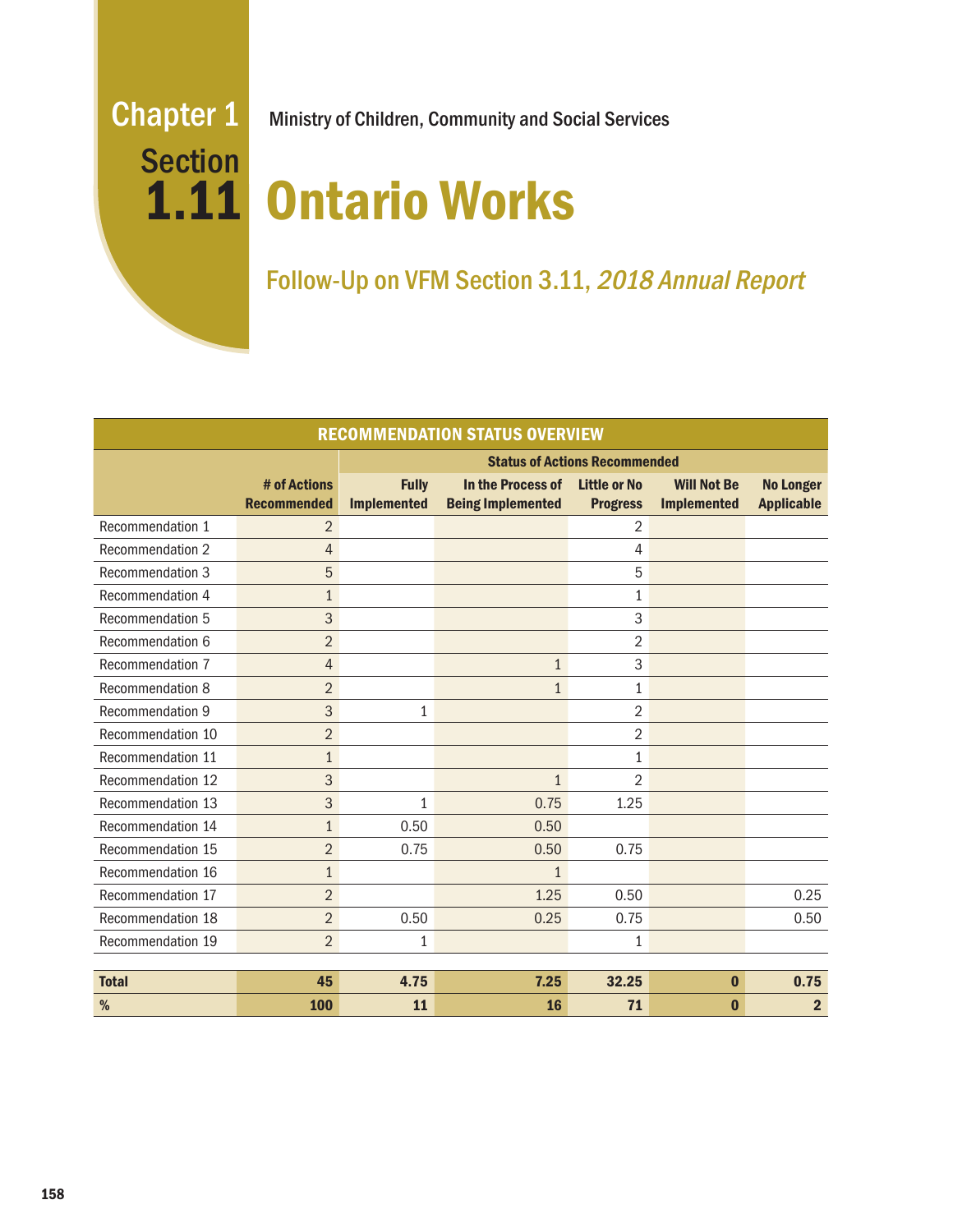# Overall Conclusion

According to the information the Ministry of Children, Community and Social Services (Ministry) and service managers provided to us, as of August 31, 2020, only 11% of actions we recommended in our *2018 Annual Report* have been fully implemented. The Ministry and service managers have made progress in implementing an additional 16% of the recommendations, and 2% of the recommendations are no longer applicable due to changes in government policy.

The Ministry and service managers have fully implemented or made progress in implementing recommendations such as referring to the College of Physicians and Surgeons of Ontario (College) physicians that service managers and the Ministry suspect of approving questionable applications for a special diet. The Ministry completed a review of special diet application forms and identified doctors completing an unusually high number of special diet allowance forms. As a result of this review, the Ministry referred to the College three doctors who had completed over 900 forms each in 2017/18, including one who had completed over 2,000 forms.

The Ministry was also working with Immigration, Refugees and Citizenship Canada (IRCC) and the Canada Border Services Agency (CBSA) on a pilot test to determine whether the Ministry has recorded in its systems the correct immigration status of existing clients, which may impact their eligibility for Ontario Works. The Ministry expected to receive the results of this pilot test in January 2021, and to review the eligibility of cases where there is a change in immigration status relative to that recorded in its systems by June 2021.

All four service managers were also in the process of addressing our recommendation to ensure that they waive the requirement for recipients to participate in employment support activities in eligible circumstances only when supported by the necessary documentation. The four service

managers were all in the process of implementing audits of recipient case files that would assess their compliance in doing so.

However, the Ministry and service managers have made little progress on 71% of the recommendations, including re-instituting Ministry reviews of service managers' compliance with Ontario Works requirements to reinforce to service managers the need to comply with requirements designed to ensure financial assistance is provided in the correct amount and only to eligible individuals, and that recipients progress toward obtaining employment.

The Ministry has yet to enhance its systems and processes to determine and record the cause of overpayments to recipients to enable service managers to analzye and act to minimize their occurrence. In addition, it has yet to review and compare service manager practices in recovering overpayments to determine if they are effective, and to take corrective action where they are not.

The status of actions taken on each of our recommendations is described in this report.

# **Background**

About 241,000 (250,000 in 2017/18) unemployed or underemployed Ontarians and over 200,000 of their family members received financial aid in 2019/20 from the Ontario Works program of the Ministry of Children, Community and Social Services (Ministry) to help with basic living expenses.

Ontario Works provides temporary financial assistance and employment supports to help recipients find work and become self-reliant. To be eligible, applicants must prove that they live in Ontario and that their income and assets are below specified amounts. Applicants are also generally required to participate in activities to help them find work.

The Ministry contracts with 47 service managers (these are large municipalities or groups of smaller municipalities) and 102 First Nations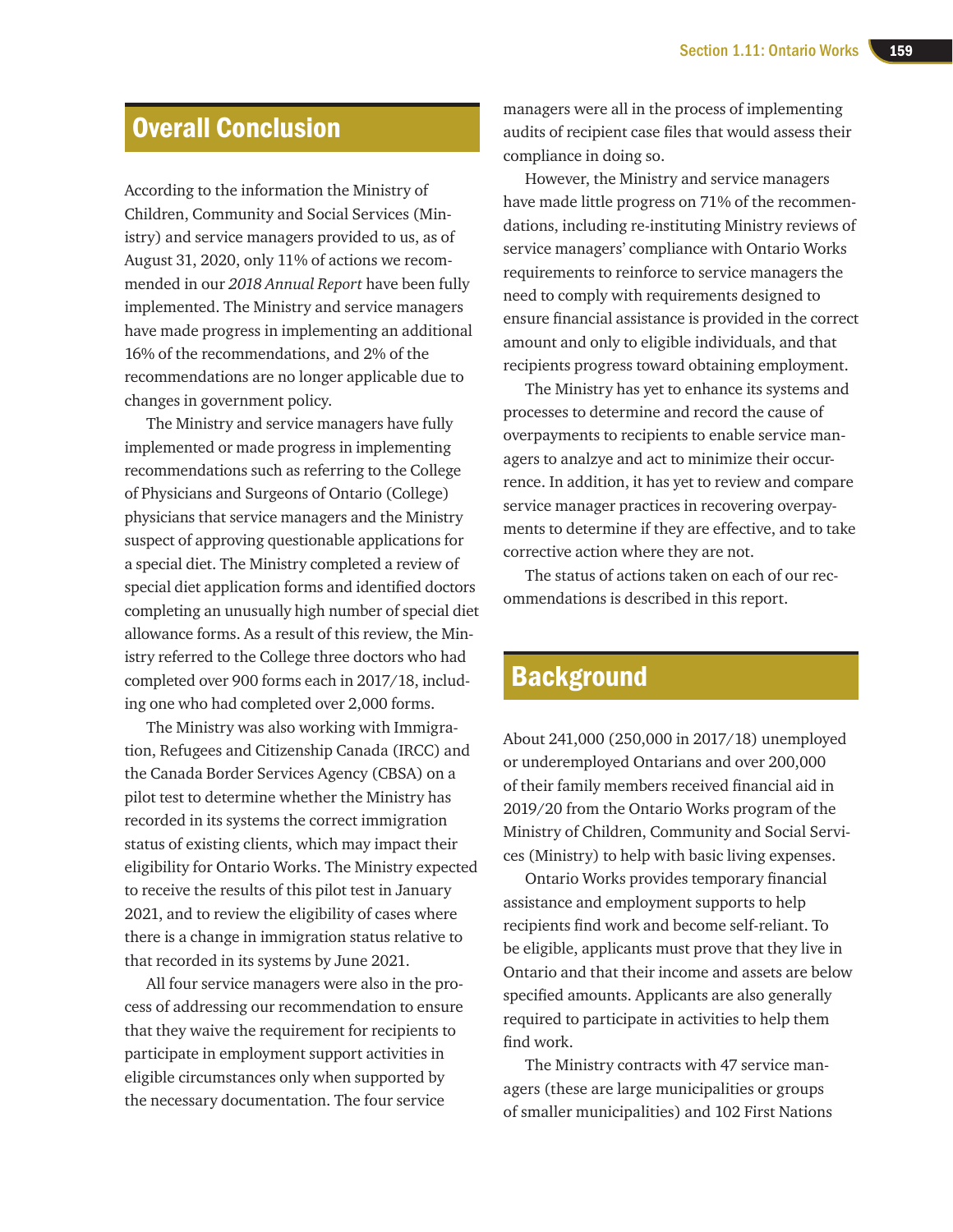(101 in 2017/18) to deliver Ontario Works. In 2019/20 the Ministry provided over \$3 billion (almost \$3 billion in 2017/18) to service managers to deliver the program.

Our audit concluded that the Ministry and service managers do not have effective systems and procedures in place to ensure that only eligible recipients receive financial assistance, or that recipients receive the employment supports required to find jobs and become self-reliant. Our audit also concluded that the Ministry does not have effective systems and processes to measure, evaluate and publicly report on the effectiveness of the Ontario Works program.

The following were some of our specific concerns:

- Although Ontario Works is intended to be a temporary assistance program, the length of time people depend on the program had nearly doubled since our last audit of the program, from an average of 19 months in 2008/09 to almost three years in 2017/18. Service managers have identified that 36% of recipients have barriers affecting their employability, such as homelessness and mental health concerns, that they need help to address.
- We found significant differences in employment outcomes for recipients depending on their service managers. In 2017/18, for example, we noted that the percentage of recipients across all service managers who found employment was just 10%—but this ranged from a low of 2% at one service manager to a high of 29% at another. In addition, the Ministry's performance measures did not track whether individuals leaving the program retain employment over time or later return to Ontario Works.
- We found that service managers did not consistently meet with recipients on a timely basis to review their progress in activities designed to help them find employment. In addition, service manager decisions to temporarily exempt recipients from participating

in such activities were not always supported with sufficient evidence to confirm that recipients were unable to participate.

- We found that the Ministry's IT system, called the Social Assistance Management System (SAMS), did not have the functionality to allow caseworkers to record recipient skills, barriers to employment or referrals to training or community services in a way that would enable service managers to analyze such factors for their entire caseload. This functionality would help service managers better understand the profiles and needs of recipients in their caseload.
- Ministry contracts with service managers lacked meaningful targets for recipient employment, and mechanisms to hold them accountable for program delivery.
- Service managers often overlooked or did not obtain and review critical applicant information, increasing the risk of errors in determining eligibility for Ontario Works. In addition, we found that not all service managers reassessed recipients every two years as required to confirm their eligibility for Ontario Works, increasing the risk of overpayments.
- The underlying cause of overpayments to recipients was not tracked in the Ministry's IT system. Without data to understand the most common causes of overpayments, service managers were unable to identify which of their processes they needed to improve to prevent or reduce overpayments in the future.
- Service managers across Ontario were approximately one year behind in investigating approximately 6,000 benefit-fraud tips. We noted that service managers investigated about 17,000 fraud tips in the last three years, and more than 25% of these identified overpayments and another 10% resulted in termination of benefits.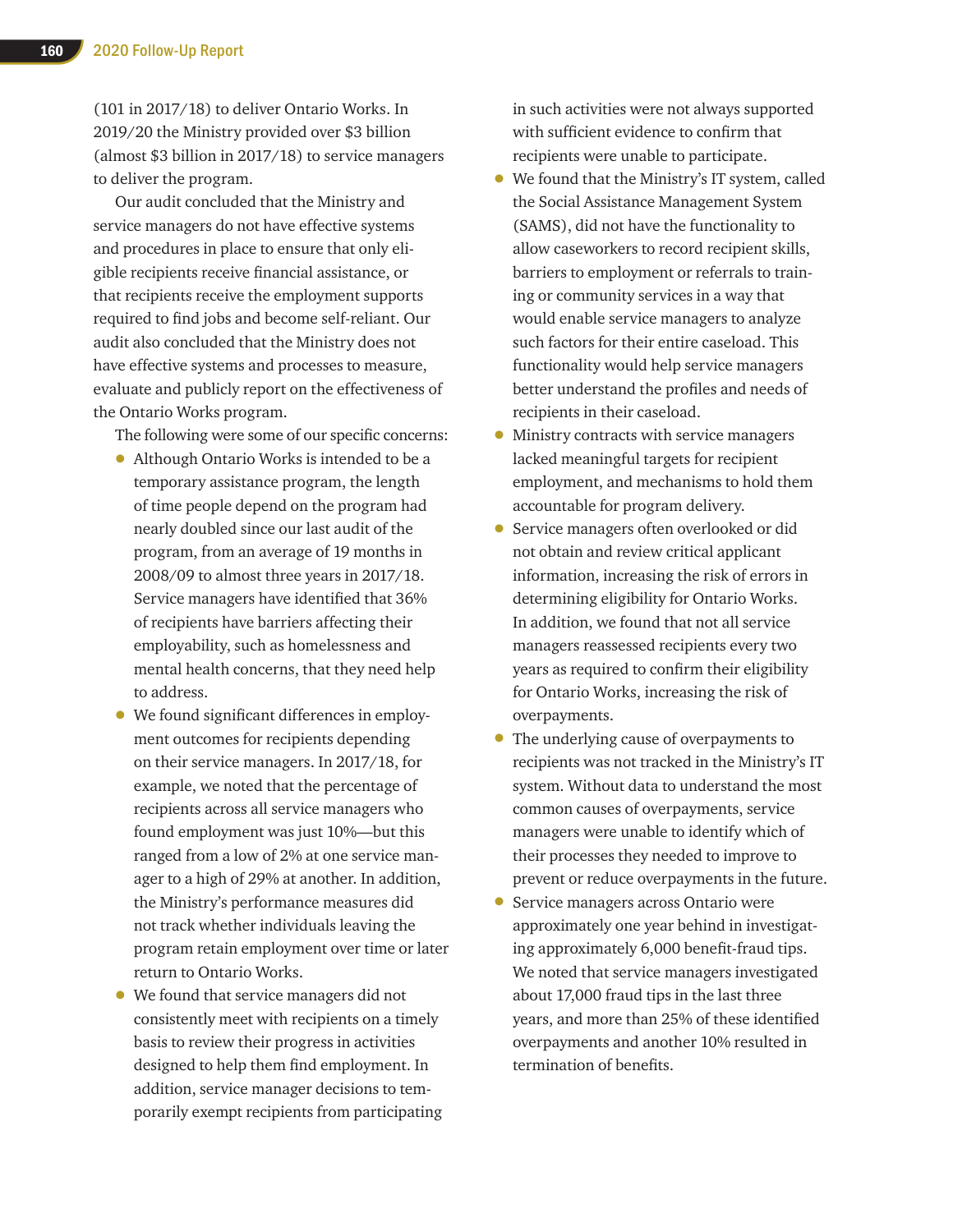# Status of Actions Taken on Recommendations

We conducted assurance work between April 2020 and August 2020. We obtained written representation from the Ministry and service managers that effective October 6, 2020, they have provided us with a complete update of the status of the recommendations we made in the original audit two years ago.

# Cost of Ontario Works Increasing but Ministry Does Not Effectively Oversee or Hold Service Managers Accountable

#### Recommendation 1

*We recommend that the Ministry of Children, Community and Social Services (Ministry) re-institute its reviews of service managers' compliance with Ontario Works requirements, or implement a suitable process, to reinforce to service managers the need to comply with requirements designed to ensure:*

- • *financial assistance is provided in the correct amount and only to eligible individuals; and*
- *recipients progress toward obtaining employment to become self-sufficient.* Status: Little or no progress.

#### **Details**

In our 2018 audit, we found that the Ministry did not conduct inspections of service managers to confirm their compliance with legislation and Ministry policies designed to ensure that the Ontario Works program is effective. The Ministry stopped completing reviews that assess service managers' compliance with Ontario Works requirements in 2011 with the intent of replacing them with a new risk-based program. However, as of 2018, seven years after it stopped completing reviews, it had yet to implement a process to replace these reviews. Our audit found several areas where the Ministry needed to

take steps to improve service managers' compliance to ensure that only those who are eligible for the program receive assistance and that individuals progress toward obtaining employment.

In our follow-up, we found that the Ministry was in the early stages of addressing this recommendation. The Ministry identified that it is working to transform the accountability model for social assistance, and that the new model would include a series of new program-monitoring mechanisms that would be put into operation through revised agreements with service managers by January 2022. The Ministry indicated that in the meantime it planned to introduce new accountability measures, including an interim performance-monitoring strategy. The Ministry had also established a provincialmunicipal working group to support the work toward a transformed outcomes-based approach to social assistance accountability.

#### Recommendation 2

*To hold service managers accountable for delivering the Ontario Works program in compliance with the program's requirements, and to improve program outcomes, we recommend that the Ministry of Children, Community and Social Services (Ministry) update its contracts with service managers to include:*

- *requirements to comply with Ontario Works legislation, Ministry directives and policies;*
- *additional performance indicators and meaningful targets to measure service managers' progress in assisting Ontario Works recipients find employment and become self-sufficient;*
- *targets for service delivery, including reducing and preventing overpayments; and*
- *mechanisms to hold service managers accountable for meeting the terms of the agreements.* Status: Little or no progress.

#### **Details**

In our 2018 audit, we found that the Ministry's contracts with service managers for the delivery of Ontario Works did not include a requirement for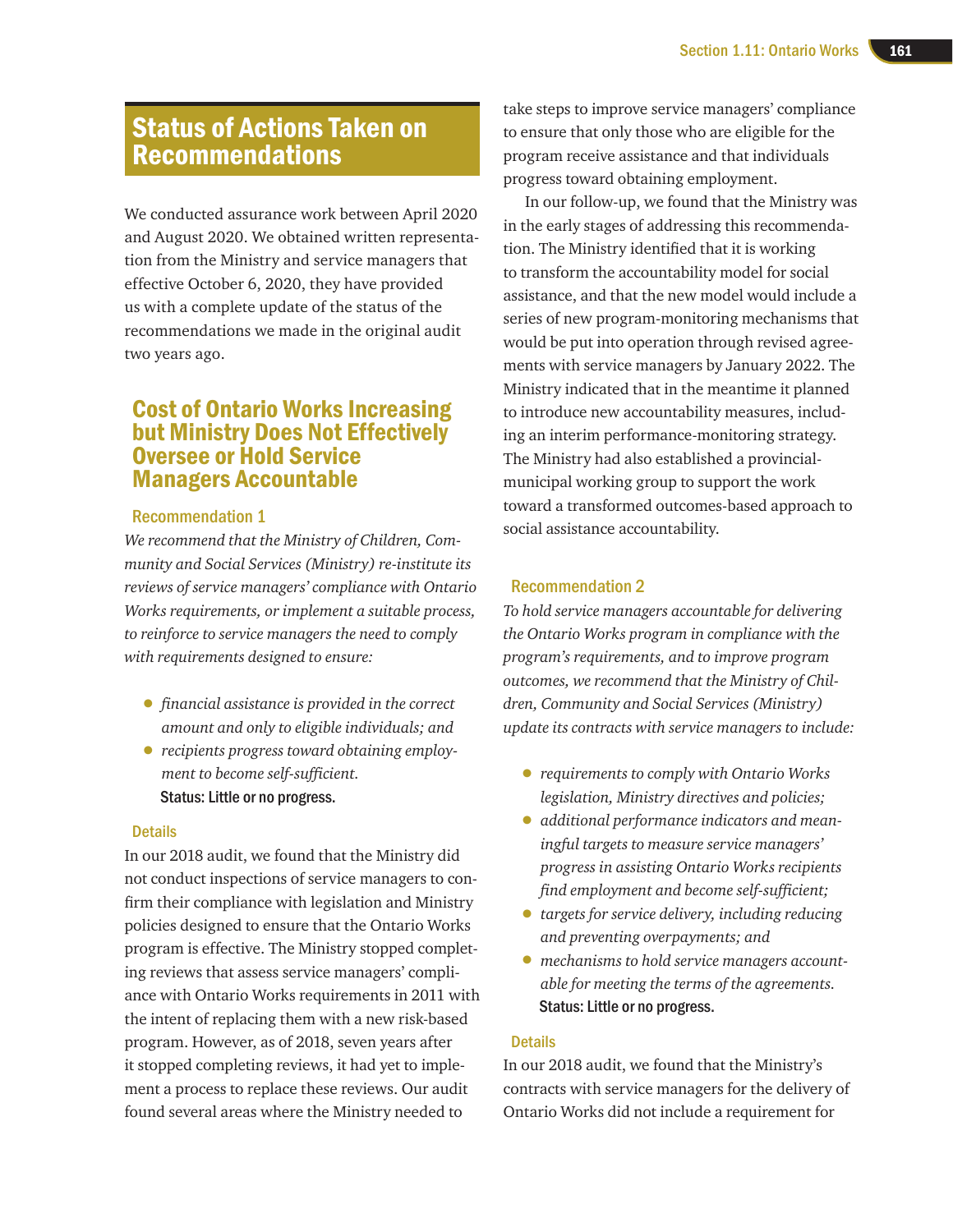service managers to comply with Ontario Works legislation, Ministry program directives or key Ministry policies. In addition, the contracts did not include measures and targets for service delivery such as reducing overpayments, improved overpayment collection and timely investigation of fraud referrals.

We noted as well that contracts with service managers included a requirement to achieve performance targets for indicators relating to recipient employment earnings and the percentage of recipients who find employment. These contracts allowed the Ministry to recover funds when service managers did not achieve these targets. However, the Ministry advised us that it had never exercised its ability to recover funding from service managers for failing to achieve these targets. In addition, we noted that service managers were required to pick and set targets for only two of the Ministry's four indicators. We found that almost 30% of service managers did not have any targets in their contracts for the number of recipients expected to leave the program for employment.

In our follow-up, we found that the Ministry was in the early stages of addressing this recommendation. It informed us that the new outcomes-based approach to social assistance accountability it was working to develop, noted in **Recommendation 1**, would include a series of new program-monitoring mechanisms that would be put into operation through revised agreements with service managers by January 2022.

# Ministry Lacks Targets and Performance Indicators to Improve the Effectiveness of Ontario Works

#### Recommendation 3

*To improve the effectiveness of the Ontario Works program in helping people to obtain employment and become self-sufficient, and to assess the effectiveness of the service managers it funds, we recommend that the Ministry of Children, Community and Social Services (Ministry):*

- *establish performance indicators and targets for recipients' length of time on assistance;*
- *establish performance indicators and targets to measure whether recipients obtain sustainable employment;*
- *establish performance indicators and targets that provide sufficient information to help the Ministry measure the progress of service managers in helping recipients resolve their barriers to employment;*
- *monitor the performance of the program and service managers to identify and take corrective action where targets and expectations are not being met; and*
- *publicly report on the effectiveness of the Ontario Works program in helping recipients to find and retain employment.* Status: Little or no progress.

#### **Details**

In our 2018 audit, we found that the Ministry had not set provincial targets for the number of Ontario Works recipients it expects to find employment. We determined that province-wide, only 10% of Ontario Works recipient cases left the program for employment in 2017/18. We also found significant differences between service managers' employment results. However, we found the Ministry did not compare the employment results it collected from service managers to identify best practices and instances that required corrective action. In addition, we found that the Ministry's performance indicators relating to whether an individual has found employment did not measure whether recipients find stable employment. This is because these indicators do not distinguish between those who leave Ontario Works temporarily—such as for seasonal work or a temporary contract—and those who have found long-term employment.

We noted in our 2018 audit that the intent of the Ontario Works program is to provide temporary financial assistance to those in need to help them find employment and become self-sufficient. However, we found that recipient time on Ontario Works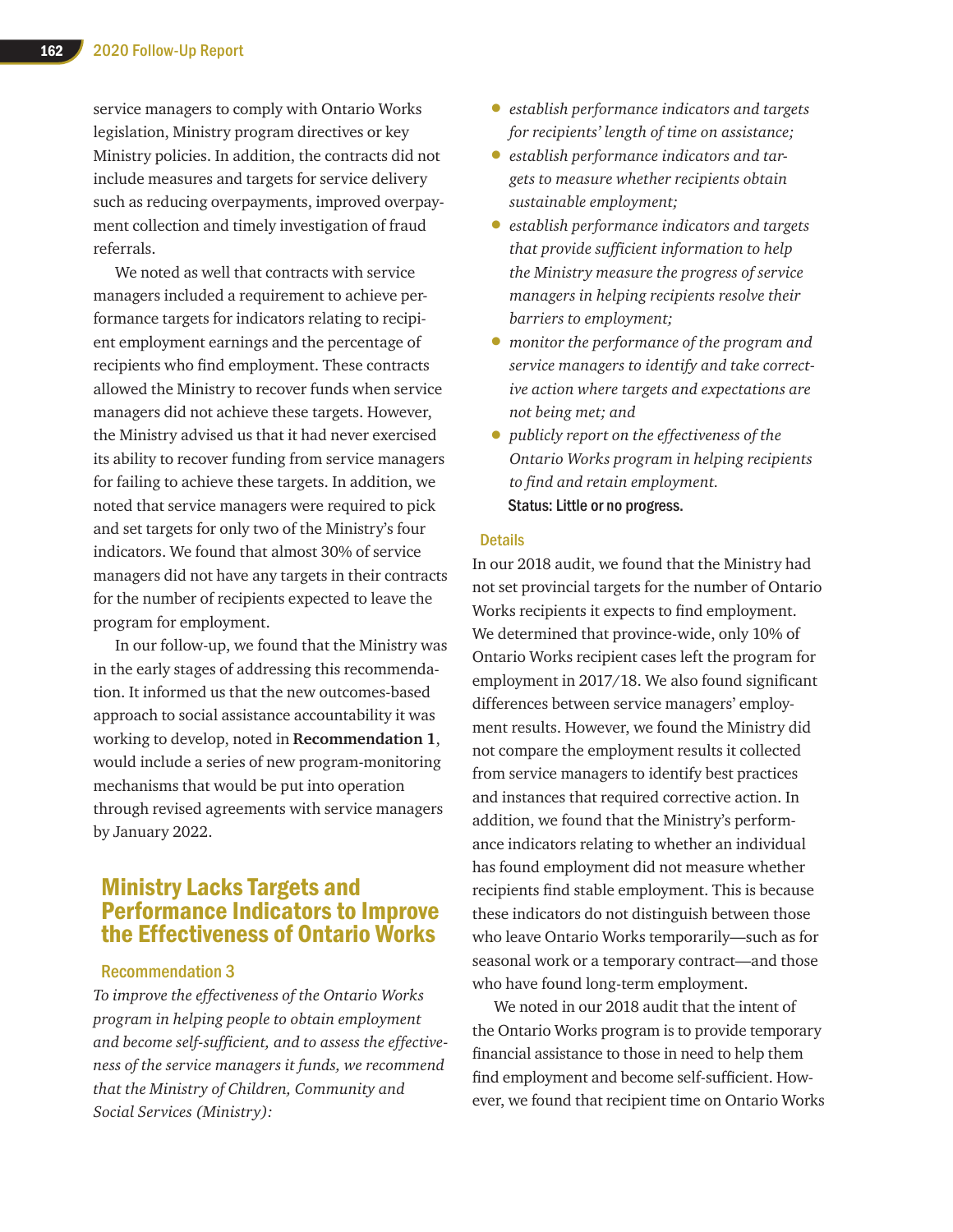assistance had almost doubled, from an average of 19 consecutive months in 2008/09 to nearly three years in 2017/18. Despite this trend, we found that the Ministry had not established province-wide or service manager-specific targets and performance indicators for recipient time on assistance.

We also noted that the Ministry required service managers to assist recipients on Ontario Works to overcome barriers that hinder their ability to prepare for or search for employment. However, we found that the Ministry did not have performance indicators and related targets to measure the effectiveness of service managers' efforts in assisting recipients to overcome those barriers. According to our analysis of data from the Ministry, about 100,000 individuals, equivalent to 36% of adults receiving Ontario Works as of March 31, 2018, had been categorized as needing to stabilize their life and requiring assistance to overcome their employment barriers.

We noted as well in our 2018 audit that the Ministry reported various statistics on the Ontario Works program publicly on its website. However, we found that the Ministry did not publicly report on the number and proportion of Ontario Works recipients who find employment each year.

In our follow-up, the Ministry informed us, as noted in **Recommendation 1**, that it was working toward putting in place an outcomes-based approach to social assistance accountability. However, we found that the Ministry's progress toward implementing this recommendation was otherwise limited. The Ministry informed us that it was working to transform the accountability model for social assistance, which includes creating an outcomes framework with corresponding performance indicators and related targets that are intended to address our recommendation. However, the Ministry did not have a timeline for the framework's completion. The Ministry also indicated that it planned to incorporate the performance indicators and related targets it would develop into service manager contracts by January 2022, and that it would subsequently monitor service manager results and take

corrective actions where warranted. Finally, the Ministry indicated that it would explore mechanisms to report performance publicly and develop a plan for doing so.

#### Recommendation 4

*To improve the efficiency and effectiveness of the Ontario Works program, which is intended to provide temporary assistance, we recommend that the Ministry of Children, Community and Social Services (Ministry) assess the suitability of the program as it is currently designed and take steps to improve its effectiveness in meeting the needs of recipients who have significant employment barriers and require extensive assistance to become employed, or who received assistance for lengthy periods of time without successfully obtaining employment.*

Status: Little or no progress.

#### **Details**

We noted in our 2018 audit that the intent of the Ontario Works program is to provide temporary financial assistance to those in need to help them find employment and become self-sufficient. However, as we discuss in more detail in connection to **Recommendation 3**, we found that recipient time on Ontario Works assistance had almost doubled, and the Ministry had not established targets and performance indicators for recipient time on assistance. We also found that the Ministry did not measure the effectiveness of service managers' efforts in assisting recipients to overcome barriers that hinder their ability to prepare for or search for employment.

In our follow-up, we found that the Ministry had not taken specific steps to implement this recommendation, but it advised us it still intended to implement it.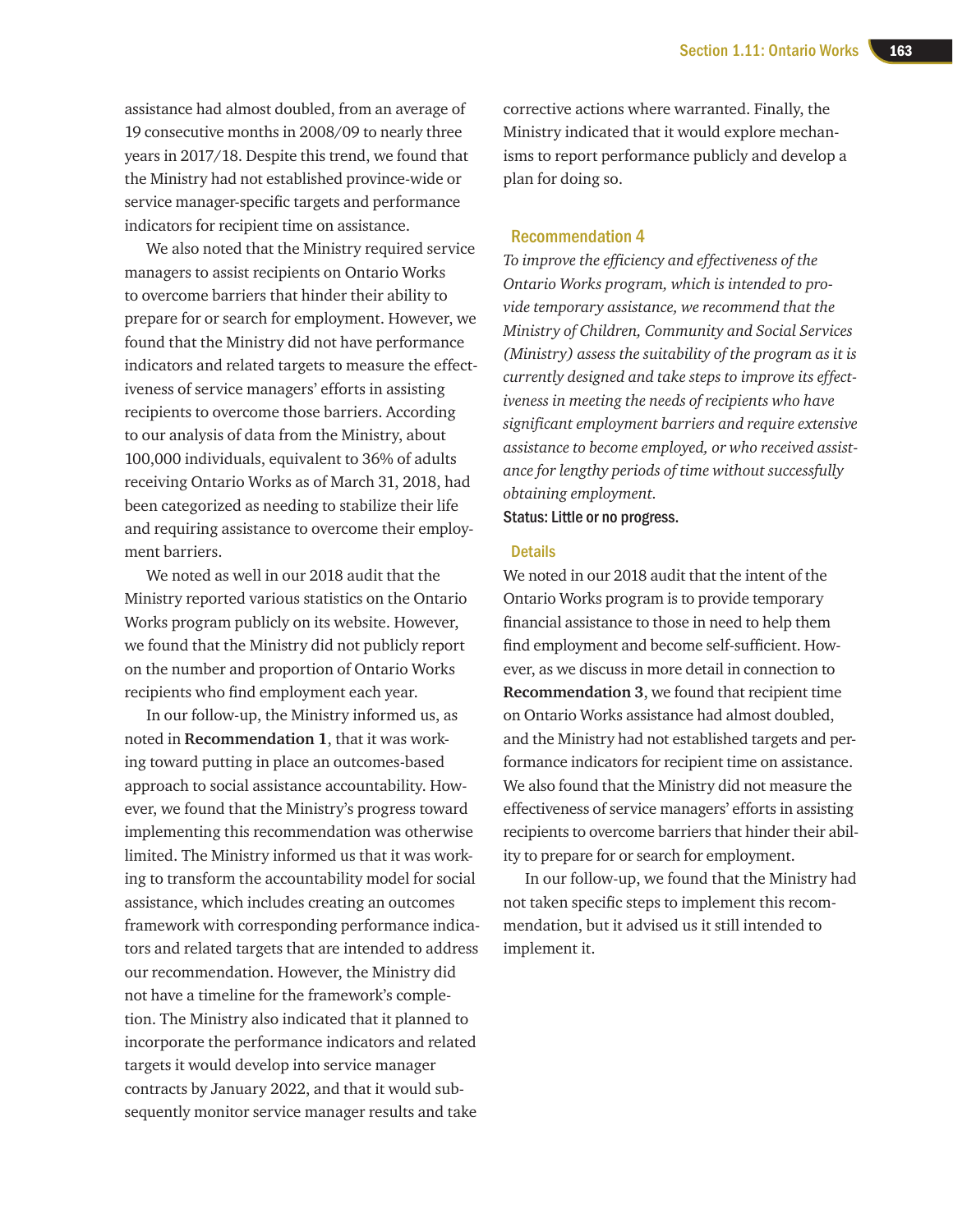# Ministry Does Not Know Whether Service Managers Are Delivering Ontario Works Cost-Effectively

#### Recommendation 5

*To ensure that service managers deliver the Ontario Works program efficiently, we recommend that the Ministry of Children, Community and Social Services (Ministry):*

• *collect, analyze and compare service manager staffing and recipientcaseloads both among service managers and with Ministry guidelines, and then to follow up on significant differences to identify promising practices and instances that require corrective action to improve outcomes;* Status: Little or no progress.

#### **Details**

In our 2018 audit, we found that the Ministry did not obtain data on service manager staffing levels, such as the number of caseworkers employed, to analyze and assess whether service managers were staffed according to Ministry guidelines, and allocate sufficient staff to deliver the Ontario Works program effectively. We obtained data on service manager staffing and determined that there were significant differences between service managers' caseworker-to-recipient caseloads, and that the caseload at one of the service managers we visited was significantly higher than the caseload at the other three service managers we visited. In addition, we noted that this service manager's caseload—which reached as high as 214 cases per caseworker in 2015—significantly exceeded the Ministry's guideline in each of the last five years. The Ministry's guideline indicates that a suitable caseload is between 90 and 120 recipients per caseworker, and also suggests that for recipients with significant barriers to employment, a ratio of 45:1 may be necessary. We found that, based on the percentage of adults at the service managers we visited who had significant employment barriers, it is possible that all four of the service managers we visited exceeded what the Ministry considers an optimal recipient-to-caseworker ratio.

In our follow-up, we found that the Ministry had not taken specific steps to address this recommendation, but it advised us it still intended to implement it.

- *compare the costs of service managers to deliver the Ontario Works program to understand and identify the reasons for such differences and to take corrective action where necessary; and*
- *evaluate whether the proportion of service managers' program delivery costs that it funds is effective in improving outcomes for Ontario Works recipients.* Status: Little or no progress.

#### **Details**

In our 2018 audit, we found that there were significant differences between administration costs to deliver the Ontario Works program at the service managers. The Ministry funded at least 50% of service managers' administration costs, but it did not analyze the costs to identify whether they were reasonable and if not, what corrective measures were needed. As well, the Ministry had not investigated the impact of these differences on the quality of services provided to Ontario Works recipients. We analyzed and compared service managers' administration costs and found differences between service managers, including significant differences that ought to be followed up by the Ministry. Specifically, we found costs for internal services, such as legal, accounting and human resources averaged less than \$100 per Ontario Works case at 21 service managers, whereas at 12 service managers the cost per case was over \$200, and as high as \$700 at one service manager.

In our follow-up, we found that the Ministry was in the early stages of addressing this recommendation. As noted in **Recommendation 1**, the Ministry was working to develop a new outcomes-based approach to social assistance accountability. The Ministry informed us that this would include a new program delivery funding model intended to ensure the efficient and effective delivery of the Ontario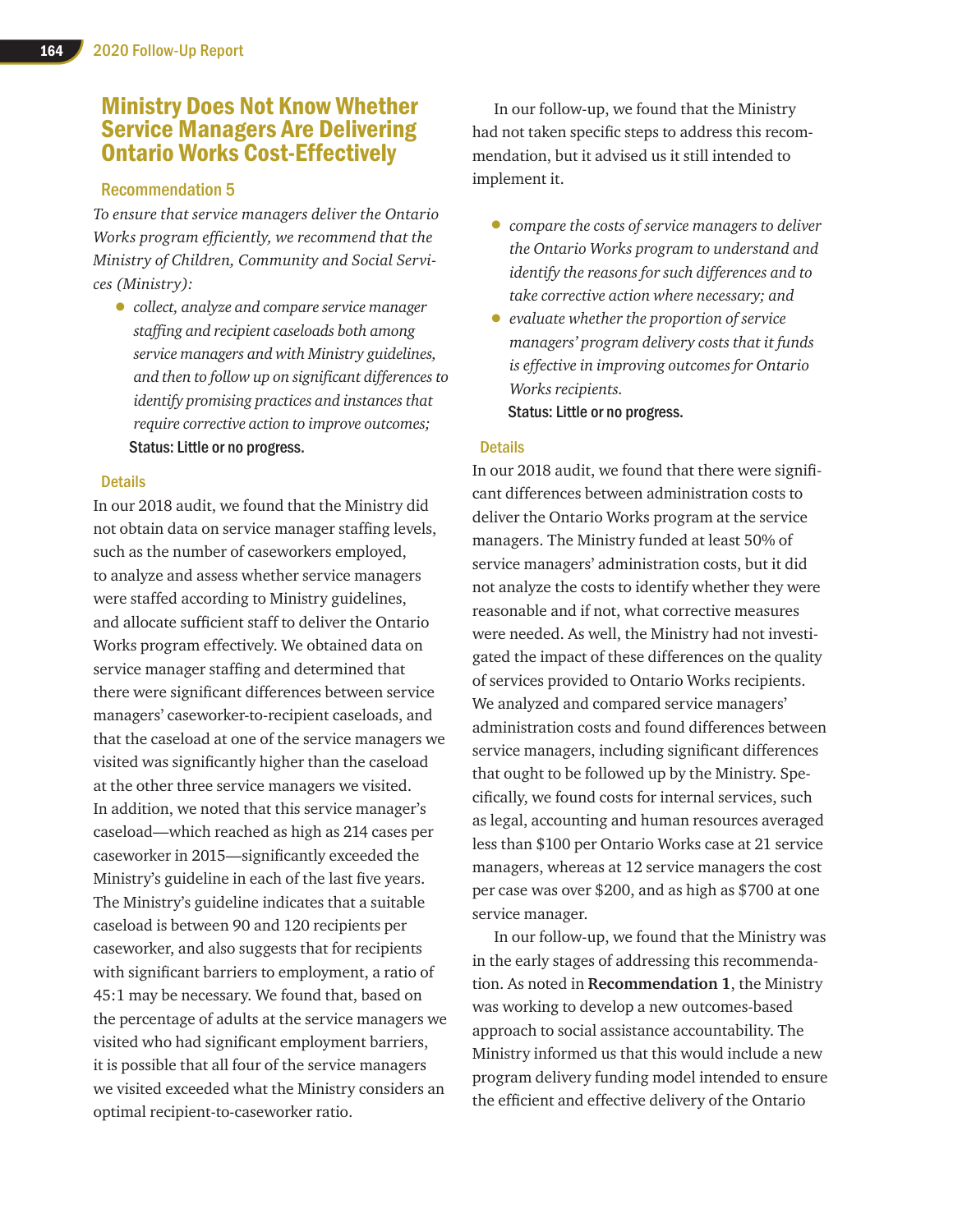Works program and the achievement of intended outcomes. It noted that when developed, the funding model would be supported by a new outcomes framework and levers to promote continuous performance improvement. The Ministry indicated that the new funding model, which it expected to develop by January 2022, would also reflect the most effective approach to cost sharing to maximize recipient outcomes.

# Ministry Efforts to Prevent Overpayments and Improve Their Collection Is Limited

#### Recommendation 6

*To reduce the number and size of overpayments to recipients, we recommend that the Ministry of Children, Community and Social Services (Ministry):*

• *revisit its decision that extended the timeframe for reassessing recipient eligibility from every 12 months to every 24 months with a view to selecting a risk-based time period that most effectively prevents overpayments;*  Status: Little or no progress.

#### **Details**

In our 2018 audit, we noted that in January 2012, the Ministry revised its policy for how frequently service managers are required to reassess a recipient's eligibility to continue to receive Ontario Works benefits from every 12 months to every 24 months. However, we found that one of the four service managers we visited had its own policy to continue to perform eligibility reassessments every 12 months in order to better prevent large overpayments that could otherwise be made if changes in recipient circumstances went undetected. In addition, in response to our survey, 15% of service managers indicated that their policy for financial reassessments continued to be every 12 months.

In our follow-up, we found that the Ministry had not taken specific steps to implement this recommendation, but it advised us it still intended to

implement it. The Ministry indicated that as a result of COVID-19, it expected a surge in the Ontario Works caseload and was considering its response, including implementing a risk-based approach to address the recommendation.

• *enhance its systems and processes to determine and record the cause of overpayments to enable service managers to analyze and take action to minimize their occurrence.* Status: Little or no progress.

#### **Details**

We found in our 2018 audit that service managers did not have the ability to record in their information systems the reasons for overpayments. The Ministry's IT system determined the reasons, but these system-generated reasons have insufficient detail to understand why an overpayment occurred. Without data to understand the most common systemic causes of overpayments, along with data to analyze how caseworkers or the information system identified the overpayments, service managers were unable to identify how to prevent or reduce systemic overpayments in the future.

In our follow-up, we found that the Ministry had not taken specific steps to implement the recommendation; it advised us that it needed more time to enhance its systems and processes to determine and record the cause of overpayments. The Ministry also indicated that it was planning to review overpayments to determine their primary causes, and to take corrective action to address them by March 2021.

#### Recommendation 7

*To increase the rate at which service managers recover overpayments, and to have the necessary information to assess service manager efforts to recover overpayments, we recommend that the Ministry of Children, Community and Social Services (Ministry):*

• *analyze and reconsider the default recovery rate from active Ontario Works recipients to the*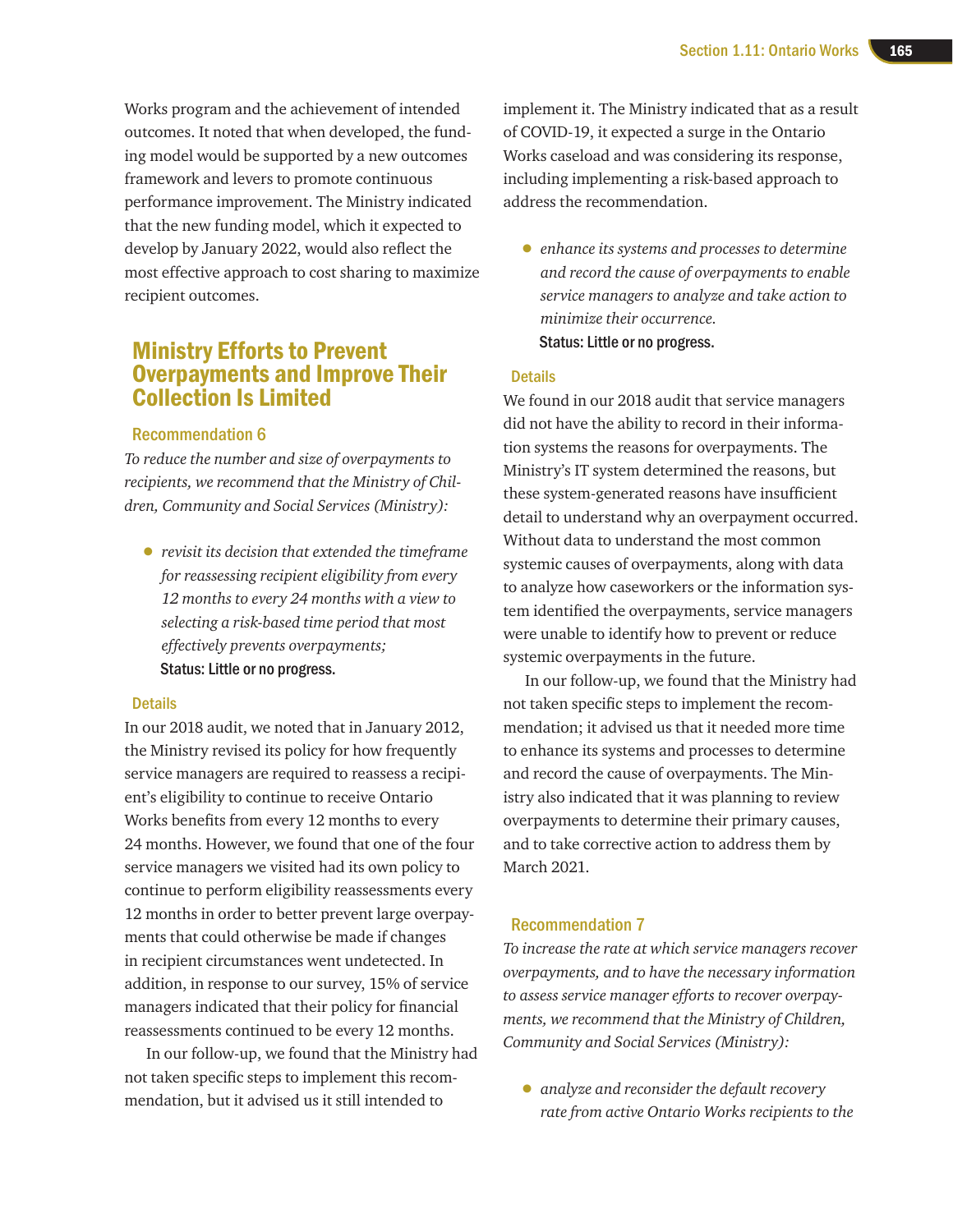*extent that it does not cause undue financial hardship;* Status: In the process of being implemented by

August 2021.

#### **Details**

In our 2018 audit, we found that the Ministry decided not to go ahead with a planned change to increase the default recovery rate for the repayment of overpayments by active Ontario Works recipients from 5% to 10%. The Ministry estimated that if the 10% default recovery rate had been implemented, it would have recovered additional overpayments of at least \$35 million between April 2016 and March 2018 from active Ontario Works recipients.

In our follow-up, we found that in May 2019, the Ministry changed its guidelines to indicate that the standard overpayment recovery rate should be established at 10% when the cause of the overpayment is deemed to have been within the recipient's control to prevent. The Ministry noted that it has been monitoring the implementation of the policy and planned to evaluate the impact and effectiveness of the revised policy in achieving savings by August 2021.

• *expand the use of the Canada Revenue Agency's program to recover overpayments from former recipients through tax refunds;* Status: Little or no progress.

#### Details

We found in our 2018 audit that the Ministry had not taken steps to implement the Canada Revenue Agency's Refund Set-Off program (Program) across all service managers to help recover overpayments from former recipients. We noted that the Ministry had previously reported to us in 2011 that a working group it had established to review overpayment policies had recommended that the Program be expanded to all service managers because the amounts that were being collected exceeded the costs of the collection efforts. However, during our audit in 2018, only one service manager was using the Program. Between 2013 and 2017, this service

manager had recovered overpayments totalling \$4.5 million from over 6,000 former Ontario Works recipients.

In our follow-up, we found that the Ministry had not taken specific steps to implement the recommendation, but it advised us it still intended to address it. The Ministry indicated that by November 2021 it would complete an assessment of expanding the use of the Program for former Ontario Works recipients and that it would develop recommendations and options based on the assessment by November 2021.

• *implement the necessary changes to its systems to separate overpayments to, and recoveries from recipients recorded in error;*  Status: Little or no progress.

#### **Details**

We found in our 2018 audit that in the previous five years, the Ministry's data from its Social Assistance Management System (SAMS) indicated that overpayments to Ontario Works recipients totalled almost \$900 million. However, the Ministry confirmed that there may be overpayments recorded in error and that it was unable to determine what proportion of the \$900 million relates to these erroneous overpayment records.

In our follow-up, we found that the Ministry had not taken specific steps to address the recommendation to implement changes to its systems to separate overpayments to, and recoveries from recipients recorded in error, but it advised us it still intended to do so.

• *review and compare service manager practices to recover overpayments to determine if they are effective, and to take corrective action where they are not.* Status: Little or no progress.

#### **Details**

We found in our 2018 audit that the Ministry did not review the effectiveness of service managers' practices for recovering overpayments, despite the fact that service managers recovered overpayments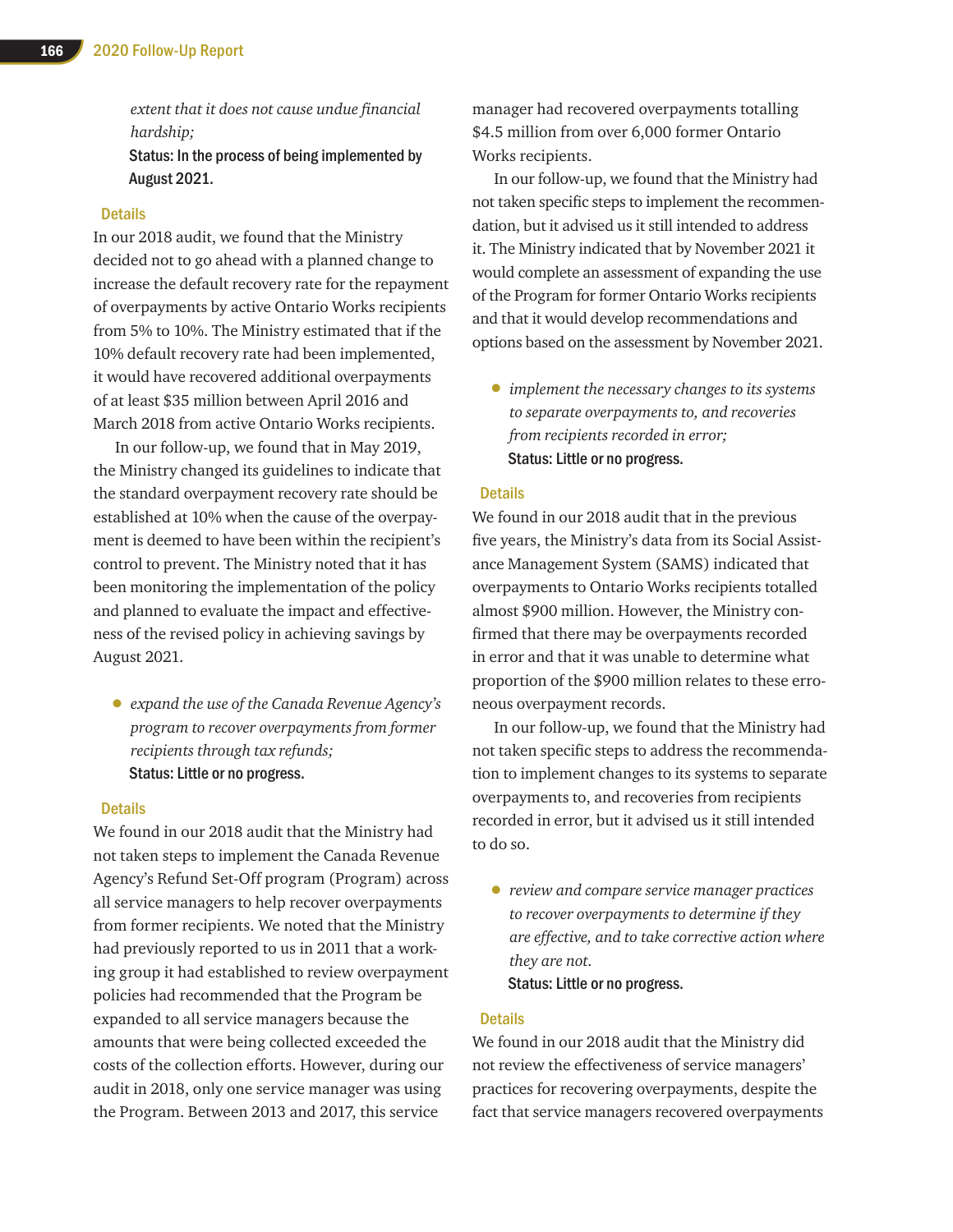at rates that differed significantly. In 2017/18, recovered amounts ranged from \$160 per case at one service manager, to an average of \$2,700 at another service manager. This lack of oversight can have an impact on the amount of money recovered and paid back to the government. In addition, starting in January 2018, the Ministry has funded 100% of payments to Ontario Works recipients. As a result, any money owed by current and former recipients is due in full to the province.

In our follow-up, we found that the Ministry had not taken specific steps to address the recommendation, but it advised us it still intended to implement it.

# Ministry Efforts to Ensure Only Eligible Applicants Receive Funding for a Special Diet Are Insufficient

#### Recommendation 8

*So that all Ontario Works recipients are treated fairly and only receive allowances for a special diet if they have a medical condition that requires it, we recommend that the Ministry of Children, Community and Social Services (Ministry) review the proportion of recipients that the special diet allowance is provided at different service managers to:*

• *identify, investigate, and address improbably high trends in the proportion of recipients who receive the special diet allowance;*  Status: In the process of being implemented by December 2020.

#### **Details**

In our 2018 audit, we analyzed data provided by the Ministry and identified that at one of the service managers we visited, which had the largest caseload in Ontario, 26% of Ontario Works cases in 2017/18 were receiving an allowance for a special diet. By comparison, our analysis identified that for the rest of the province's 46 service managers, an average of just 13% of Ontario Works cases received this allowance.

We analyzed the number of special diet applications completed between January 2015 and March 2018 at the service manager with the largest caseload in Ontario and found that 10 individuals (nine doctors and one dietician) approved 23% of all applications at this service manager—including one doctor who approved 6% of all applications.

We found that six of these doctors had been subject to disciplinary action from the College of Physicians and Surgeons of Ontario (College) for a variety of allegations and charges, including one for signing off on special diet applications that recipients did not require. We also identified that another doctor who had signed off on the most special diet applications in the province during this period had a disciplinary hearing notice issued against him dated June 2018, and that some of the charges against him related to special diet applications. We noted that the Ministry was not aware of the disciplinary hearing scheduled for this doctor and had not issued instructions to service managers to flag special diet applications from this doctor pending the outcome of the hearing. Service managers have the option to confirm the need for a special diet by requesting an additional application completed by a different health-care professional.

In our follow-up, we found that the Ministry had completed a review of special diet allowance forms signed off on by doctors from 2015 to 2018. The Ministry identified doctors completing an unusually high number of special diet allowance forms and isolated three doctors who completed over 900 forms each in 2017/18, including one who completed over 2,000 forms. The Ministry referred these three doctors to the College, which subsequently launched an investigation.

The Ministry advised us that by December 2020 it intended to begin repeating its review of special diet allowance forms completed by doctors for anomalies in their prescribing practices twice a year, and where necessary it would refer doctors to the College. The Ministry also advised us that these reviews would include reviewing regional disparities in approved special diet allowances.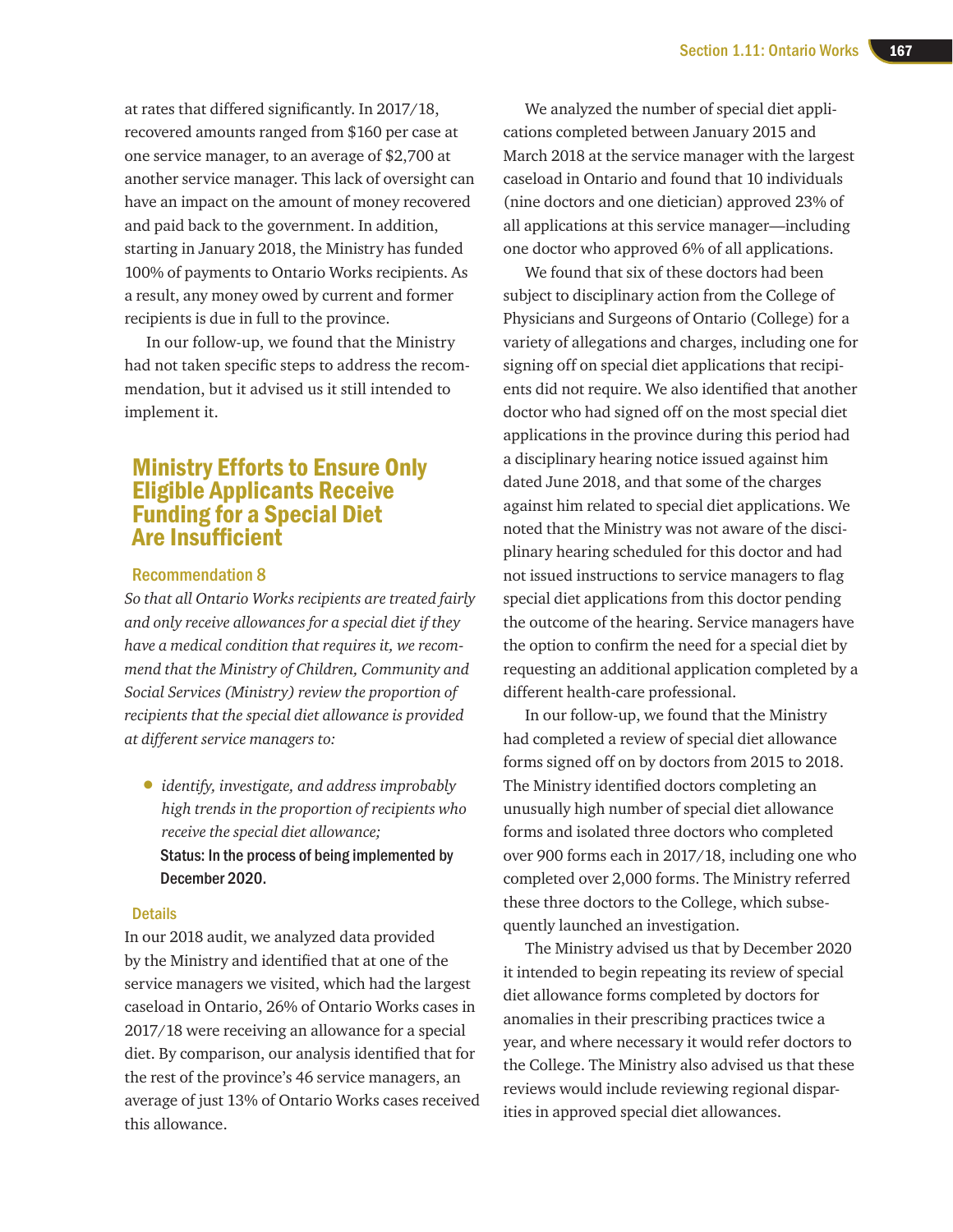• *reinforce with service managers the need to be diligent in providing the special diet allowance, and in the case of unusual trends, request medical records or a second application completed by a different health-care professional.* Status: Little or no progress.

#### **Details**

In our follow-up, we found that the Ministry had not yet taken steps to implement the recommendation, but advised us that it still intended to address it.

#### Recommendation 9

*We recommend that the Ministry of Children, Community and Social Services (Ministry) work with the College of Physicians and Surgeons of Ontario (College) and that the Ministry:*

• *refer physicians to the College suspected by service managers and the Ministry of approving questionable applications for a special diet allowance;*  Status: Fully implemented.

#### **Details**

In our 2018 audit, we analyzed the number of special diet applications completed between January 2015 and March 2018 at the service manager with the largest caseload in Ontario. As we discuss in more detail in connection to **Recommendation 8**, we found a questionable pattern of approvals.

In our follow-up, we found that the Ministry had completed a review of special diet allowance forms signed off on by doctors from 2015 to 2018. As we discuss in **Recommendation 8**, the Ministry identified doctors completing an unusually high number of special diet allowance forms and isolated three doctors who completed over 900 forms each in 2017/18, including one who completed over 2,000 forms. The Ministry referred these three doctors to the College, which subsequently launched an investigation.

The Ministry also advised us that by December 2020 it intended to begin repeating its review of special diet allowance forms completed by doctors

for anomalies in their prescribing practices twice a year, and where necessary it would refer additional doctors to the College.

• *work with the College to share information with the Ministry on physicians that the College is currently investigating or has previously sanctioned in regard to the special diet application;*  Status: Little or no progress.

#### **Details**

In our follow-up, we found that the Ministry had not yet taken steps to implement the recommendation. The Ministry advised us that it still intended to do so but would require more time and had not yet set a timetable for its implementation.

• *distribute to all service managers a list of doctors the Ministry suspects of approving questionable applications for a special diet allowance, including doctors the College is investigating or has previously sanctioned.* Status: Little or no progress.

#### **Details**

In our follow-up, the Ministry advised us that it was exploring the legal implications of sharing doctor information with service managers before determining its next steps toward implementing the recommendation.

# Service Managers Offer Different Benefits, Resulting in Inequities Across the Province

#### Recommendation 10

*So that Ontarians in financial need are treated fairly and have access to benefits that support their progression towards employment regardless of where in Ontario they seek assistance from the Ontario Works program, we recommend that the Ministry of Children, Community and Social Services (Ministry):*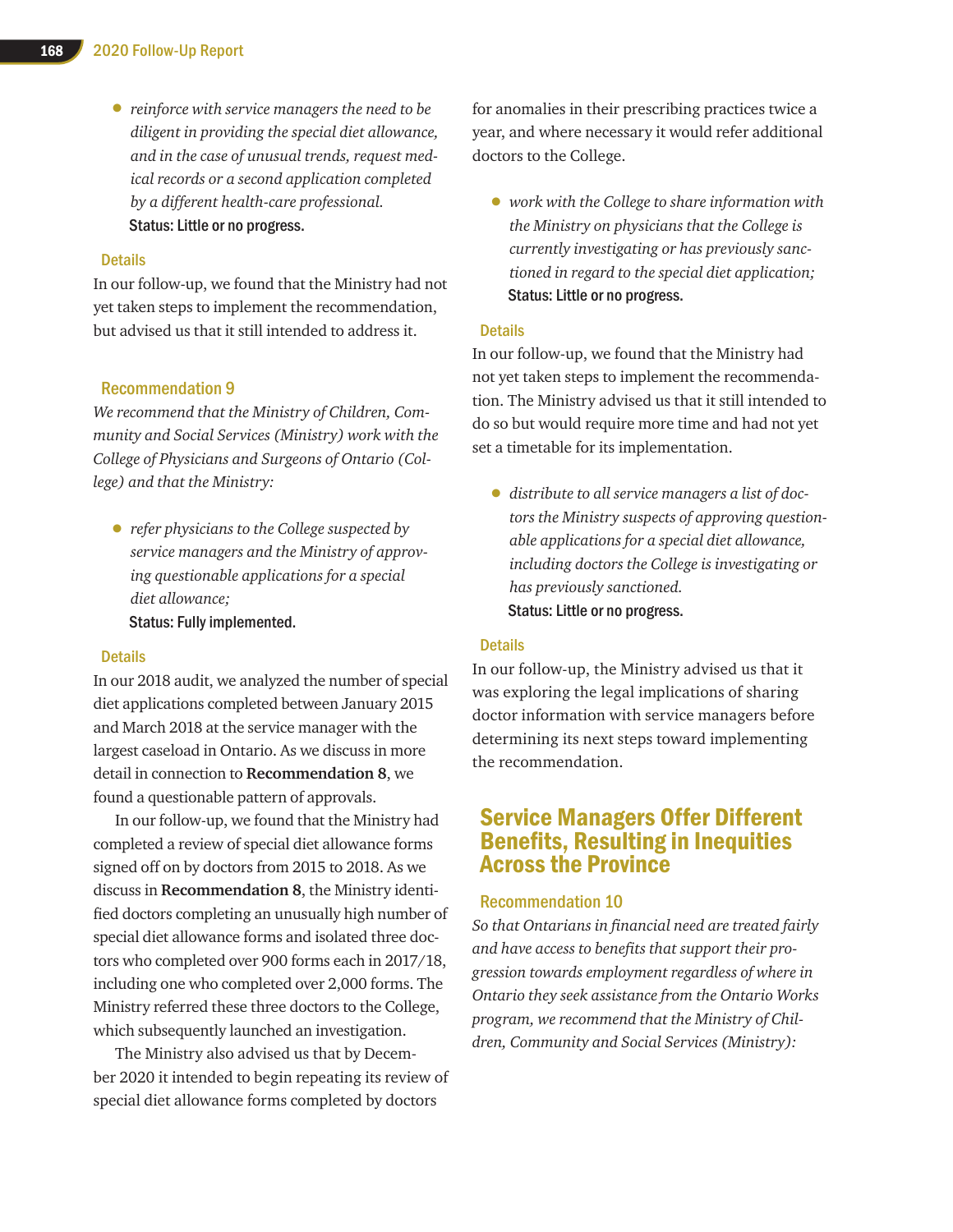- *review and analyze the differences in discretionary benefits provided by service managers, and their impact on recipient outcomes; and*
- *based on this analysis, establish guidelines for issuing these benefits to support local decision-making.*

Status: Little or no progress.

#### **Details**

We found in our 2018 audit that the Ministry allows service managers to determine which discretionary benefits they wish to provide and in what amount. However, we found that the Ministry is not aware of the extent of the differences between service managers or the impact of such differences on recipients. At the four service managers we visited, we found that discretionary benefits Ontario Works recipients were eligible to receive varied. For example, we found that two service managers offered orthotics and orthopaedic footwear, one service manager offered orthotics only, and the other service manager did not provide either orthotics or orthopaedic footwear.

In our follow-up, we found that the Ministry had not yet taken steps to implement the recommendation. The Ministry advised us that, to support local decision-making, it planned to analyze the provision of discretionary benefits across service managers to identify local strategies that have a positive impact on recipient outcomes. Based on this analysis, the Ministry would develop best practice guidelines. However, the Ministry had not set a timeline for completing these actions.

# Service Managers Not Satisfied with IT System for Recipient Case Management

#### Recommendation 11

*To ensure that service managers are able to monitor and track recipients' progress toward finding employment, we recommend that the Ministry of Children, Community and Social Services (Ministry) improve its systems to strengthen its case management capabilities*  *for service managers to better track recipients' skills, barriers to employment, referrals to employment and community programs, and recipient progress.* Status: Little or no progress.

#### **Details**

We found in our 2018 audit that 45 service managers (96%) reported in our survey that they were not satisfied with the Social Assistance Management System (SAMS) for recipient case management. The service managers indicated that SAMS is not designed to record and track key information they need to effectively manage the progress of their Ontario Works recipients. For example, although service managers can record notes about individual recipients in SAMS, they cannot generate reports on these notes to analyze recipients' skills, barriers to employment, or referrals to training or community services for their entire caseload. This recipient information can only be reviewed in SAMS on a case-by-case basis. Without this data, service managers face challenges to understand the profile of recipients on their caseload, track recipients' progress or design suitable training and employment programs to help recipients work toward obtaining employment.

In our follow-up, we found that the Ministry had not yet made progress toward implementing this recommendation. The Ministry indicated that it plans to enhance functionality in SAMS by January 2021 to support improved tracking of recipients' skills, barriers to employment and referrals.

# Information Affecting Recipient Eligibility Is Not Consistently Verified with the Federal Government

#### Recommendation 12

*To confirm that only eligible individuals receive financial assistance from Ontario Works, we recommend that the Ministry of Children, Community and Social Services (Ministry):*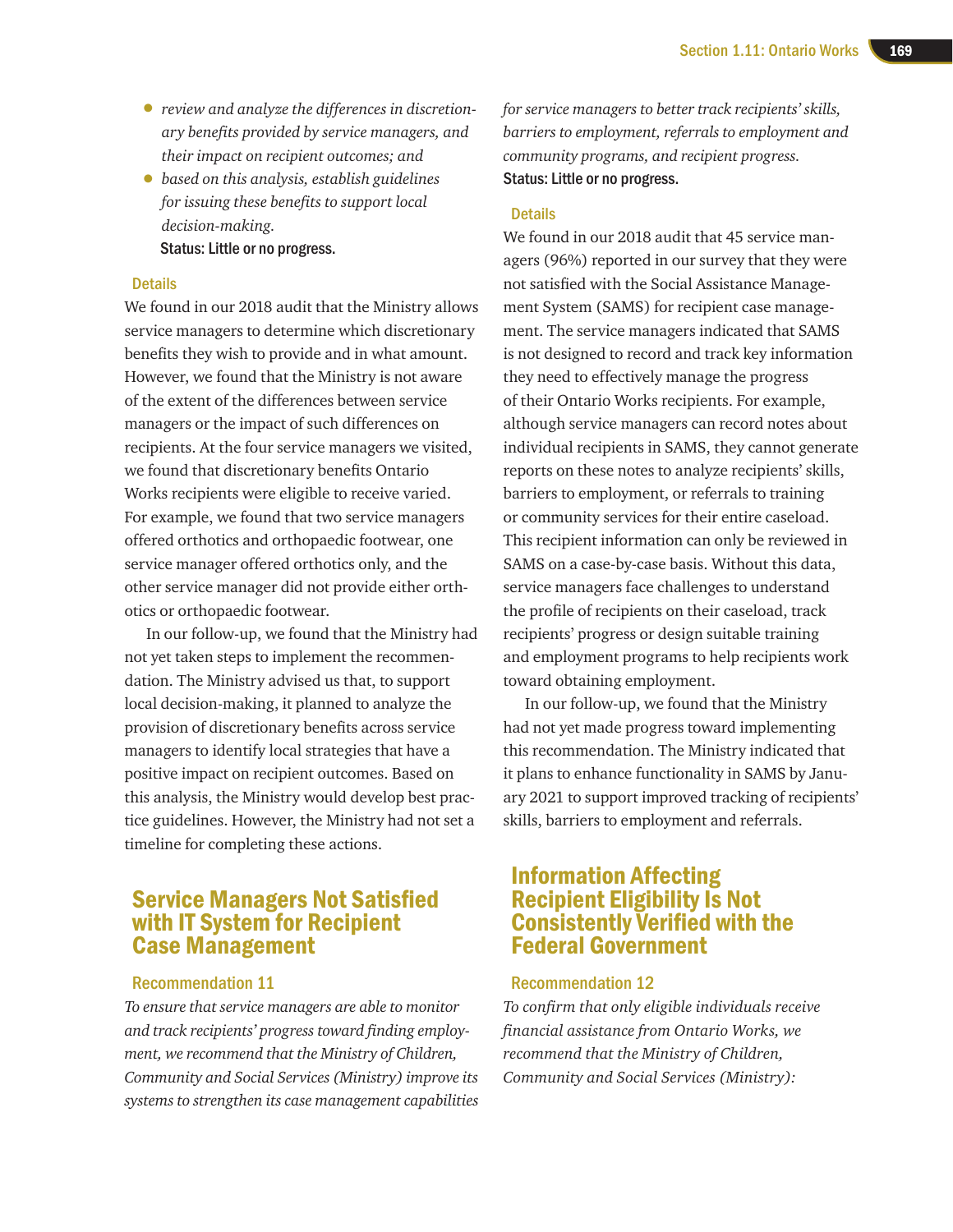• *identify recipients with risk factors related to their eligibility and utilize its agreement with the federal government to validate the immigration status of these recipients. Where recipients are determined to be ineligible for Ontario Works, take appropriate action to terminate them and recover any overpayments;* Status: In the process of being implemented by June 2021.

#### **Details**

We found in our 2018 audit that the Ministry had an agreement with the federal government's Immigration, Refugees and Citizenship Canada (IRCC) to obtain information on the immigration status of Ontario Works recipients. However, we found the Ministry did not use this agreement to check that all recipients of Ontario Works (who cannot demonstrate their legal status in Canada) are still eligible.

In our 2018 audit, we also reviewed Ontario Works recipient data in the Ministry's Social Assistance Management System (SAMS), and identified over 500 individuals where there is a risk that they may no longer be eligible for Ontario Works. We asked the Ministry to request that IRCC check the status of these 500 individuals; however, because the process had to be done manually the Ministry informed us IRCC would only be able to check 50 individuals. Although the Ministry received only summary results of these checks, the results identified eligibility concerns for onequarter of these individuals.

In our follow-up, the Ministry indicated that in 2019 it put in place a new process by which it verifies the immigration status of all new foreign-born applicants with IRCC.

We also found in our follow-up that the Ministry was in the process of conducting a pilot test with IRCC and the Canada Border Services Agency (CBSA) to confirm the technical feasibility of an automated exchange of personal information between the Ministry, IRCC and the CBSA, and to determine whether the Ministry has a record of

the correct immigration status of existing clients, which may impact their eligibility for Ontario Works. A sample of cases was sent to IRCC as part of this pilot where the immigration status in SAMS had been recorded as refugee claimants, family class immigrants, and other/blank. The Ministry expected to receive results from the pilot in January 2021. The Ministry planned to review the eligibility of cases where there was a change in immigration status relative to that recorded in SAMS by June 2021. Based on these results, the Ministry planned to also determine by June 2021 the need for another data-matching exercise for other existing Ontario Works cases.

• *work with the federal government to increase the efficiency of their information sharing to allow for timely checks of the immigration status of all applicable Ontario Works recipients;*  Status: Little or no progress.

#### **Details**

In our 2018 audit, we found that while the Ministry had an information sharing agreement in place with IRCC to obtain information on the immigration status of Ontario Works recipients, the process in place to do so involved manually checking the immigration status of individuals on a case-by-case basis.

In our follow-up, we found that the Ministry had made some progress toward addressing this recommendation. As noted earlier, the Ministry was in the process of conducting a pilot test with IRCC and the Canada Border Services Agency (CBSA), one of whose aims is to confirm the technical feasibility of an automated exchange of personal information between the Ministry, IRCC and the CBSA relating to Ontario Works clients' immigration status for the purposes of verifying their eligibility. The intent is to use the results of this pilot to inform analysis on whether and how to move forward with an automated information sharing process to replace the manual information sharing process currently in place between IRCC and the Ministry.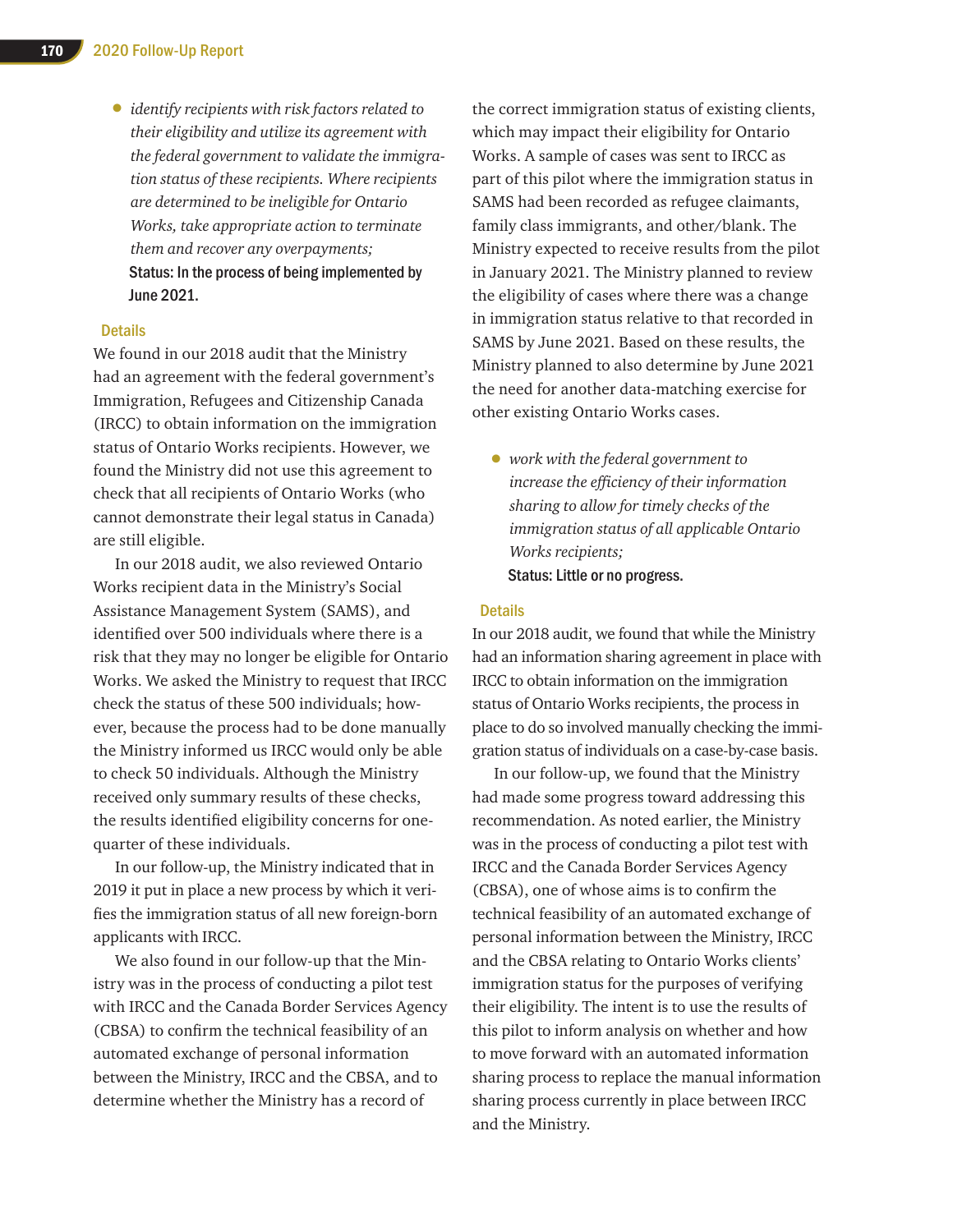The Ministry expected to receive results from the pilot in January 2021, and to subsequently use the results to determine the cost/benefit of automating the information sharing process. However, it had not set a timeline for when it expects to decide on the automation of this process, or on when it plans to fully implement the recommendation.

• *work with the Canada Border Services Agency to establish an information sharing agreement to obtain information about the travel history of Ontario Works recipients and to identify recipients who are no longer eligible for Ontario Works.*

Status: Little or no progress.

#### **Details**

We found in our 2018 audit that the Ministry did not have an information sharing agreement with the federal government's Canada Border Services Agency (CBSA) to be able to find out details about the travel history of other Ontario Works recipients and therefore could not check whether Ontario Works recipients were in the country.

In our follow-up, we found that the Ministry had made some progress toward addressing this recommendation. The Ministry was in the process of conducting a pilot test with IRCC and the Canada Border Services Agency (CBSA). Through this pilot, the Ministry expected to receive aggregate information from the CBSA relating to Ministry clients who have departed from Canada. The Ministry advised us that by June 2021 it intended to use results of this pilot to determine whether establishing an information sharing agreement with the CBSA would be beneficial in helping to identify Ontario Works recipients who are no longer eligible for Ontario Works. However, at the time of our followup, the Ministry did not have a timeline of when it expected to fully implement this recommendation.

# Service Managers Do Not Consistently Assess Recipients' Relevant Information to Ensure They Are Eligible

#### Recommendation 13

*So that only people who are eligible for Ontario Works receive financial assistance and in the correct amount, we recommend that service managers:*

• *work with the Ministry of Children, Community and Social Services (Ministry) to confirm and formalize the requirement to use the third-party verification checks that will be most effective in verifying an individual's financial circumstances;* Status: Little or no progress.

#### **Details**

In our 2018 audit, we noted that service managers were required to check whether information provided by applicants regarding their assets and income is accurate by using outside sources, such as the Canada Revenue Agency and Equifax Canada Inc. They were also required to do a similar verification when they reassessed financial information provided by current recipients to ensure that they were still eligible for the program and were receiving the appropriate financial assistance. However, we found that the Ministry did not prescribe which specific third-party verification checks service managers must complete, though it identified the Canada Revenue Agency and Equifax Canada as the most important resources during the application process.

In our follow-up, we found that service managers had not worked with the Ministry to confirm and formalize the requirement to use the third-party verification checks that would be most effective in verifying an individual's financial circumstances.

• *take steps to reinforce the requirement that caseworkers review and document their review of all relevant information required by the Ministry when determining applicant eligibility and financial assistance;*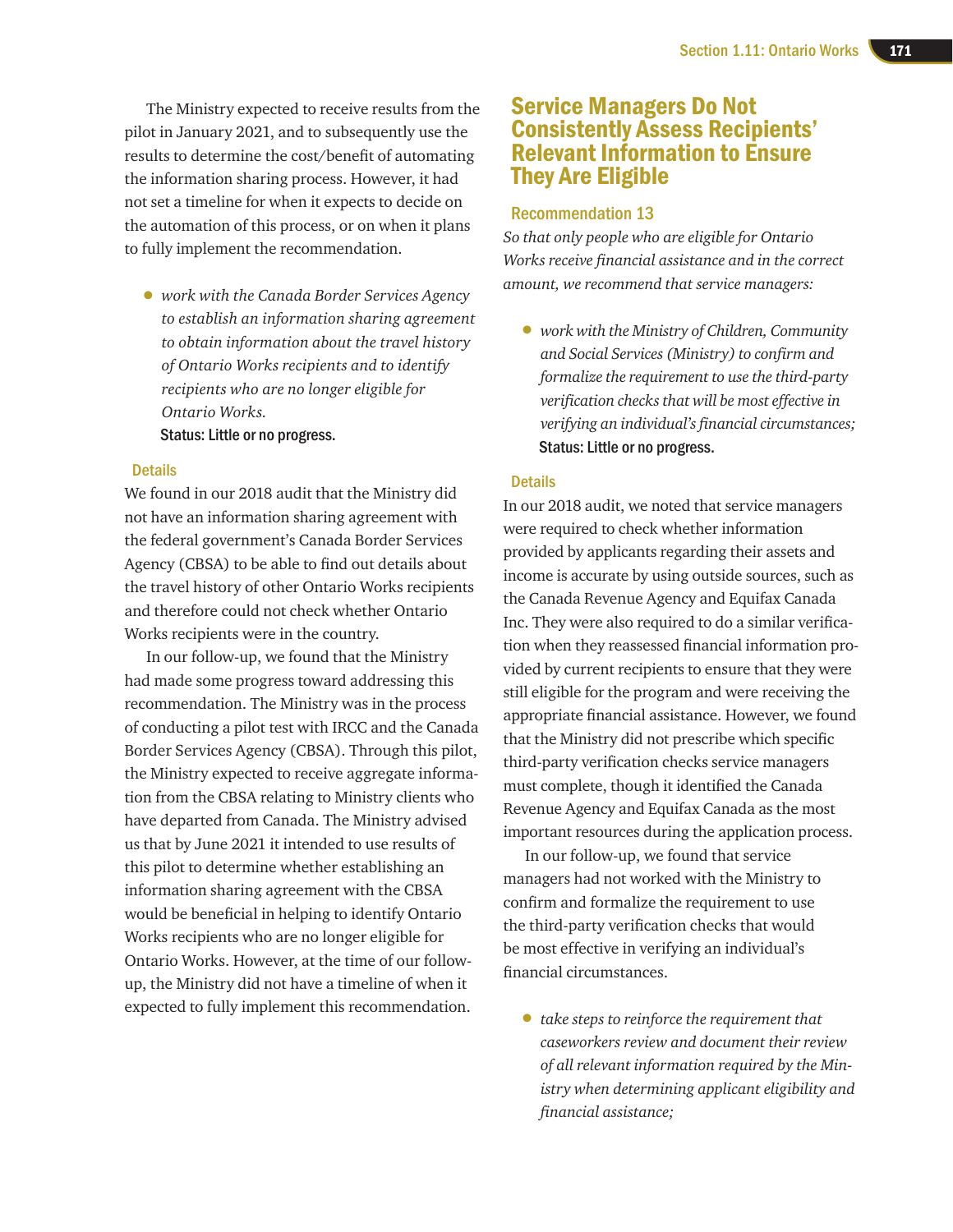Status: One service manager has made little or no progress and three service managers are in the process of implementing the recommendation by January 2021.

#### **Details**

In our 2018 audit, we found that Ontario Works caseworkers did not always obtain documents that established an applicant's eligibility for the program—such as documents that prove the applicant was legally entitled to reside in Canada. We also found that caseworkers did not always investigate red flags in applications, leading to potential mistakes in determining an applicant's eligibility for the program and the correct amount of financial assistance. At the four service managers we visited, we found that in 20% to 60% of the files we reviewed, caseworkers either did not obtain or did not review relevant application information.

In our follow-up, we found that three service managers were in the process of implementing the recommendation. One service manager advised us that in 2019 it started to complete audits of its files every other month to assess program compliance and facilitate improvement; these audits include eligibility and financial assistance. The service managed advised that it had paused its reviews but was in the process of developing an accountability framework that would include audits to ensure Ministry directives and policies are complied with. The service manager expected to implement its ongoing audits by November 2020 and to achieve 75–80% compliance in this area at that time.

Another service manager had conducted a pilot project in December 2019 to assess its compliance in key program areas including assessing eligibility. This service manager advised us that it began to conduct regular audits on an ongoing basis in July 2020 to assess its compliance—including with respect to ensuring that all relevant information required to assess eligibility and financial assistance is reviewed and documented—and was targeting 100% compliance by December 2020. A third service manager indicated that its supervisors

conducted audits of files to assess compliance until April 2019, and intended to begin conducting audits again on an ongoing basis by January 2021.

The remaining service manager had implemented a checklist that newer caseworkers are required to complete and supervisors are required to review, to show that they have considered all key areas in determining eligibility. Although this service manager's progress was otherwise limited, it indicated that it planned to put in place a file review process to assess compliance by the end of 2020.

• *reassess the ongoing eligibility of Ontario Works recipients in the time period required by Ministry policy.*

Status: Two service managers have fully implemented the recommendation, and two service managers are in the process of implementing the recommendation by December 2020.

#### **Details**

In our 2018 audit, we found that at two of the four service managers we visited, in 20% to 35% of the files we reviewed, caseworkers did not meet with recipients at least once every two years to obtain updated information and assess whether the recipients continued to be eligible for Ontario Works, and the amount of financial assistance they were receiving. The remaining two service managers we visited reviewed the continued eligibility of recipients at least once every two years as required.

In our follow-up, we found that the two service managers we identified concerns at in in our 2018 audit were in the process of addressing the recommendation. One service manager indicated it had identified almost 3,000 cases in the spring of 2020 that were overdue for a reassessment, and had completed a review of almost all of them by August 2020. The service manager also indicated it expected to implement ongoing audits by November 2020 that would assess its compliance in completing reassessments on a timely basis.

The other service manager indicated that it had focused on reducing the number of overdue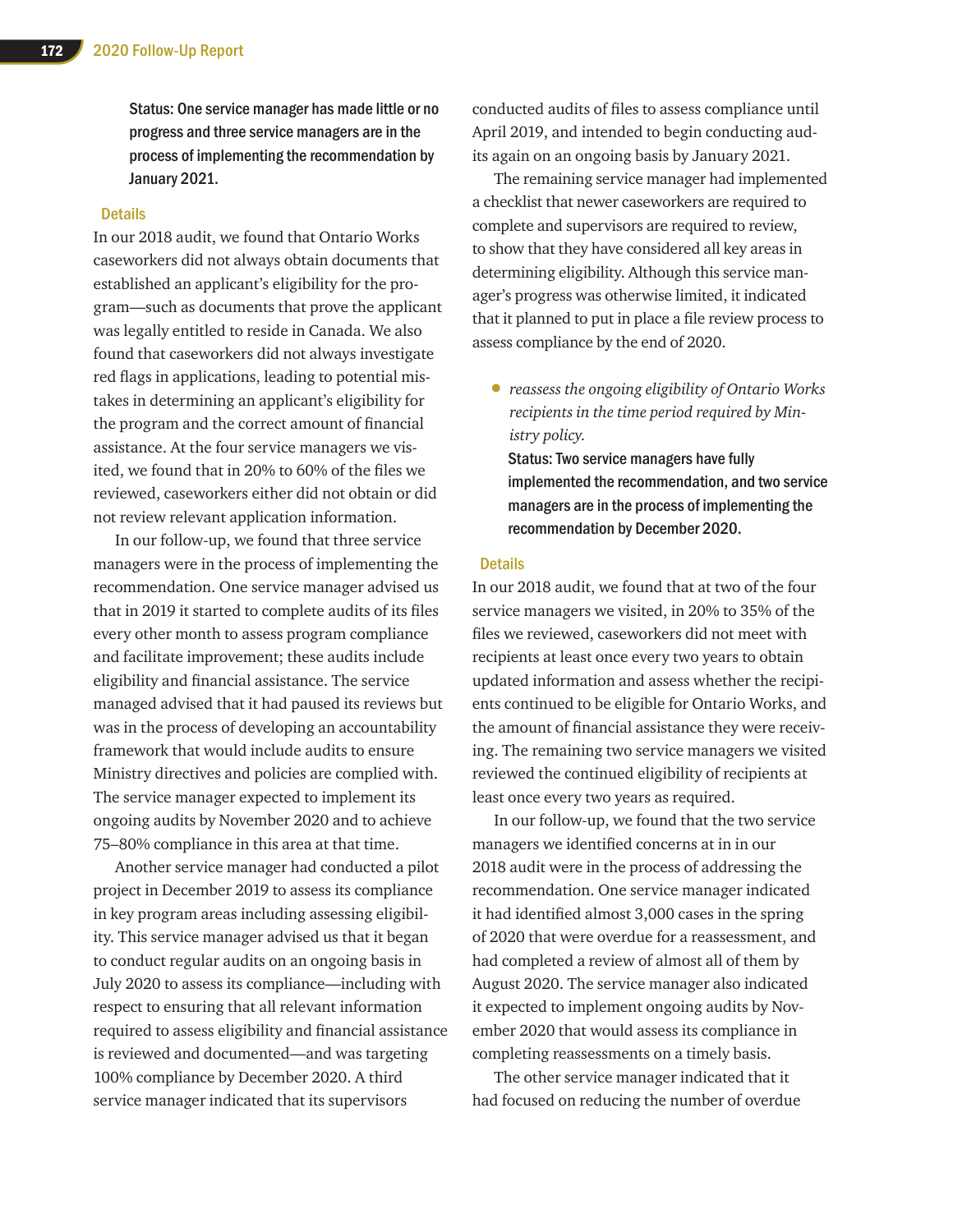client reassessments, reducing the number from almost 56,000 in May 2019 to under 24,000 in February 2020. This service manager also conducted a pilot project in December 2019 to assess its compliance in key program areas, including whether it was completing recipient reassessments on a timely basis, and found that based on the pilot it was doing so only 45% of the time. This service manager advised us that it subsequently began to conduct regular audits on an ongoing basis in July 2020 to assess its compliance—including with respect to ensuring that reassessments are done on a timely basis—and was targeting 100% compliance by December 2020.

#### Recommendation 14

*So that only eligible recipients are provided with Ontario Works financial assistance and in the correct amount, and to prevent overpayments to recipients from increasing, we recommend that service managers complete the eligibility verification reviews assigned to them by the Ministry of Children, Community and Social Services (Ministry) on a timely basis.* Status: Two service managers are in the process of implementing the recommendation by March 2021, and two service managers have fully implemented the recommendation.

#### **Details**

In our 2018 audit, we noted that through its Eligibility Verification Process, the Ministry assigns service managers recipient files to review that the Ministry identifies as being most at risk of being ineligible. We found that between April 2017 and March 2018, service managers across Ontario completed only 57% of the 43,650 eligibility verification cases assigned to them within the 2017/18 fiscal year as required. The four service managers we visited completed between 24% and 88% of the cases assigned to them.

In our follow-up, we found that two service managers had completed 100% of the cases assigned to them in the 2019 calendar year, and they met the Ministry's target to complete 90%

of the reviews assigned to them within 60 days in January 2020. Another service manager also completed 100% of the reviews it was assigned in the 2019 calendar year, and it completed 73% of the reviews it was assigned by the Ministry in January 2020 within 60 days. This service manager indicated that it planned to meet the Ministry's target to complete reviews within 60 days by December 2020.

The remaining service manager had made some progress toward implementing the recommendation. The service manager identified that following our 2018 audit, it added an additional 14 staff in December 2018 and managed to complete 48% of the cases assigned to it in 2019. This service manager subsequently added an additional 16 staff in June 2020 to complete eligibility verification reviews, and completed 68% of the cases assigned to it in July 2020 within the Ministry's target of 60 days. The service manager indicated that it plans to meet the Ministry's target to complete 90% of the cases it is assigned within 60 days by March 2021.

#### Recommendation 15

*To ensure that only eligible individuals receive Ontario Works financial assistance and that overpayments to recipients are identified and minimized, we recommend that service managers take steps to:*

• *review and investigate allegations of fraud within the Ministry of Children, Community and Social Services' required timeframe;*  Status: Three service managers have made little or no progress and one is in the process of implementing the recommendation by December 2021.

#### **Details**

In our 2018 audit, we found that Ontario's 47 service managers had a backlog of more than 6,000 fraud tips that they had not reviewed, including approximately 2,000 fraud tips at the four service managers we visited. Approximately 90% of these tips had not been reviewed within the required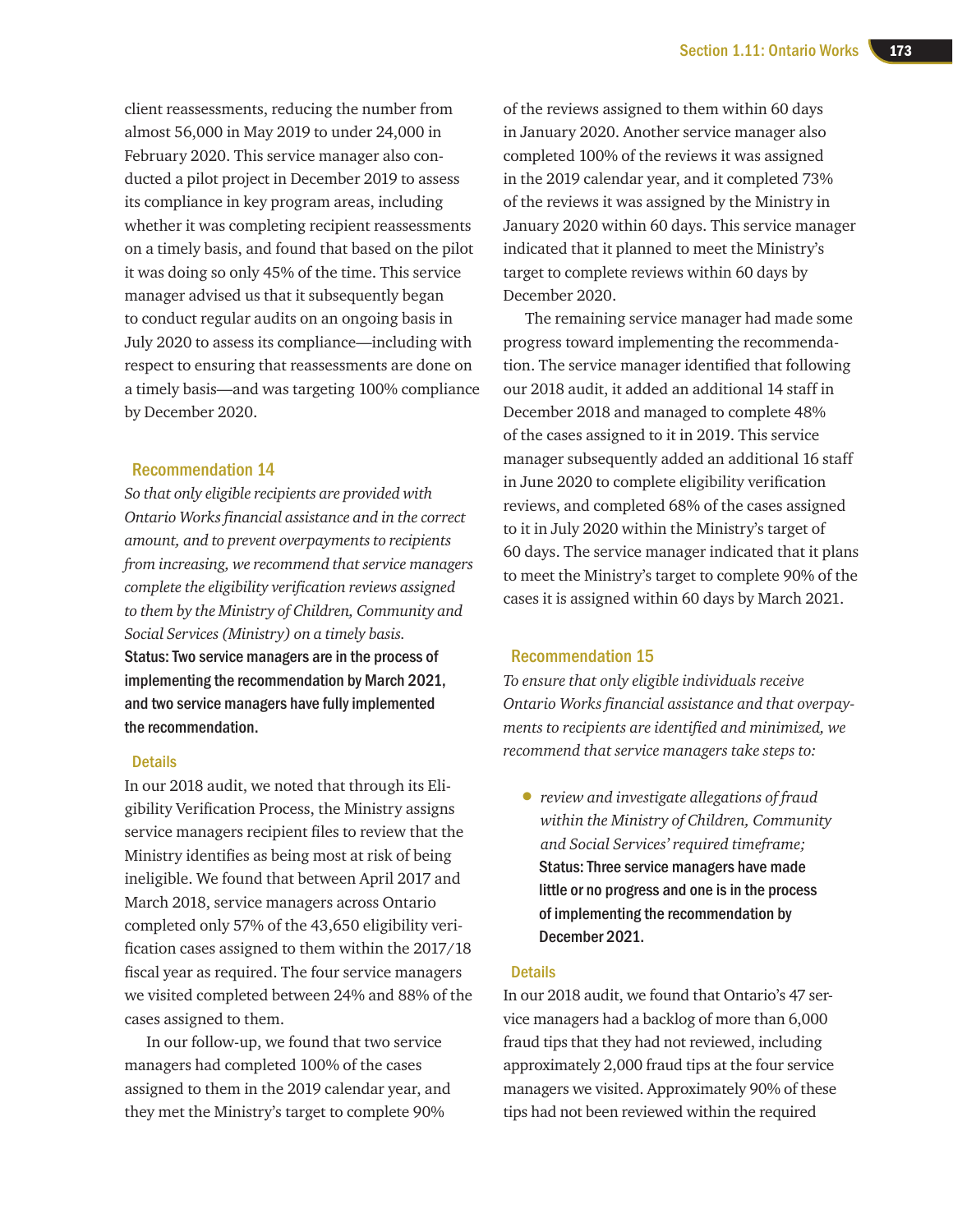30 days to determine whether further investigation was warranted. (If fraud tips are not reviewed within the 30-day requirement, there is a risk that ineligible people could be receiving payments for a long period of time, leading to the need to recover even larger overpayments when the service manager completes the investigation.) Ministry data indicates that between January 2015 and March 2018, service managers across Ontario completed 17,000 reviews and fraud investigations, and that more than 25% of them resulted in the service manager identifying an overpayment, and 10% resulted in the service manager terminating the recipient.

In our follow-up, we found that, based on Ministry reports of fraud reviews completed between January 2019 and April 2020, three of the service managers reviewed between just 19% and 43% of fraud tips within 30 days as required. We found that the remaining service manager reviewed approximately 80% of fraud tips within 30 days and expected to review 100% of fraud tips within 30 days by the end of 2021.

• *refer cases of suspected fraud to authorities for investigation and prosecution.*

Status: Three service managers have fully implemented the recommendation and one is in the process of implementing the recommendation by March 2021.

#### **Details**

In our 2018 audit, we noted that Ministry policies state that if there is sufficient evidence to suspect intent to commit fraud, service managers must refer these cases to the police for investigation and possible prosecution under the Criminal Code. In addition, Ministry policy requires every service manager to develop protocols and procedures with local police services and the Crown Attorney's Office for the effective investigation and prosecution of cases of suspected social assistance fraud. We found that one of the four service managers we visited did not have such a protocol in place, and had not referred any cases of suspected Ontario Works fraud to the police.

In our follow-up, we found that this service manager had developed guidelines for referral of suspected fraud cases to the police in November 2019, and had referred its first case of suspected fraud to police in February 2020. The service manager indicated that it intended to fully implement this recommendation and begin referring all pertinent cases of suspected fraud to authorities for investigation by March 2021.

## Decisions to Waive Recipient Participation Requirements Are Questionable When Not Supported with Evidence

#### Recommendation 16

*To help Ontario Works recipients progress toward obtaining sustainable employment, we recommend that service managers take steps to ensure that they only waive the requirement to participate in employment support activities in eligible circumstances when supported by the necessary documentation.* Status: In the process of being implemented by January 2021.

#### **Details**

In our 2018 audit, at the four service managers we visited, our review of recipient files found examples where the requirement for individuals to participate in activities to work toward obtaining employment had been deferred without appropriate documentation to support the deferral. This varied from about 5% of the recipient files we reviewed at one service manager to 40% of the files at another.

In our follow-up, we found that three service managers were in the process of implementing the recommendation. One service manager advised us that in 2019 it started to complete audits of its files every other month to assess program compliance and facilitate improvement; these audits included reviewing whether individuals who were waived from participating in employment support activities had supported their eligibility with appropriate documentation. The service manager advised us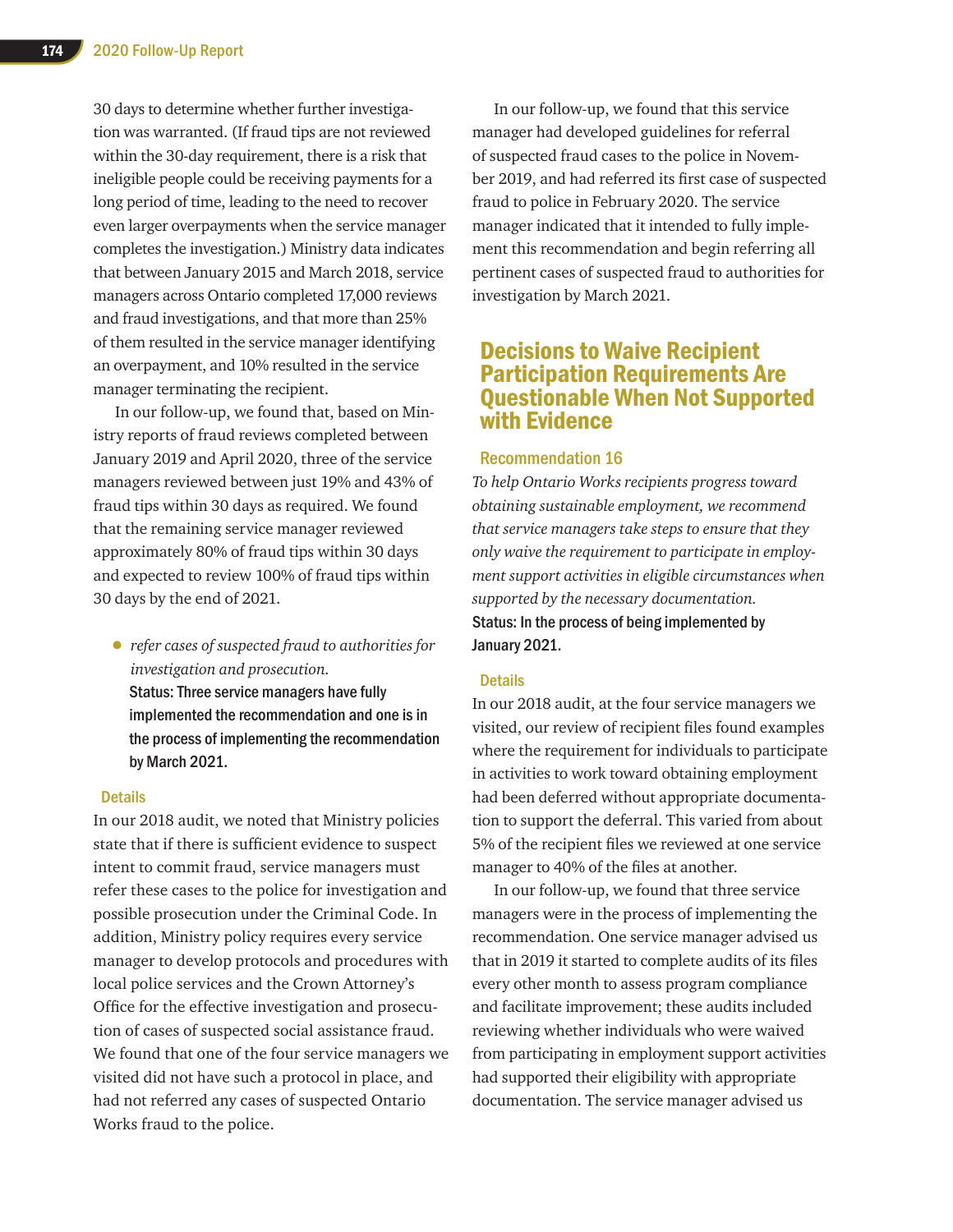that it had paused its reviews but was in the process of developing an accountability framework that would include audits to ensure compliance with Ministry directives and policies. The service manager expected to implement its ongoing audits by November 2020 and to achieve 75–80% compliance in this area at that time.

Another service manager had conducted a pilot project in December 2019 to assess its compliance in key program areas including assessing the appropriateness of deferrals from participating in employment support activities. The pilot project identified that deferrals were appropriate in length and supported by documentation in 74% of the cases reviewed. This service manager advised us that it also began to conduct regular audits on an ongoing basis in July 2020 to assess its compliance—including with respect to ensuring that individuals are only waived from participating in employment support activities in eligible circumstances with appropriate documentation. The service manager is targeting 100% compliance by December 2020.

The other two service managers had provided training to their caseworkers on participation agreements, including on requirements relating to waiving a recipient's participation in employment support activities. These service managers indicated that between 82% and 100% of their caseworkers attended this training. In addition, both service managers indicated they planned to begin conducting audits of recipient case files by January 2021 that would include assessing whether the requirement to participate in employment support activities is waived only in eligible circumstances and supported by the necessary documentation.

# Service Managers Do Not Always Work with Recipients to Help Them Progress Toward Obtaining Employment as Required

#### Recommendation 17

*To help Ontario Works recipients to progress toward becoming self-sufficient and find employment, we recommend that service managers take steps to:*

• *meet with recipients regularly in accordance with the Ministry of Children, Community and Social Services (Ministry) requirements to review and update their participation agreements;*

Status: Two service managers have made little or no progress and two are in the process of implementing the recommendation by December 2021.

#### **Details**

In our 2018 audit, based on our review of a sample of recipient files at the four service managers we visited, we found that in 20% to 50% of the files we reviewed, caseworkers did not meet with recipients on a timely basis to review and update their participation agreements as recipients progressed toward their goals or their circumstances changed. The participation agreement is a plan that sets out the activities that the recipient will undertake. Ministry policy requires that caseworkers meet with recipients to review their participation agreement at least once every three, four or six months. Periods of four to six months require a documented explanation for extending the review period.

In our follow-up, we found that one service manager had conducted a pilot project in December 2019 to assess its compliance in key program areas including assessing whether participation agreements were updated on a timely basis. The pilot project identified that 72% participation agreements reviewed were current. This service manager advised us that it also began to conduct regular audits on an ongoing basis in July 2020 to assess its compliance, including with respect to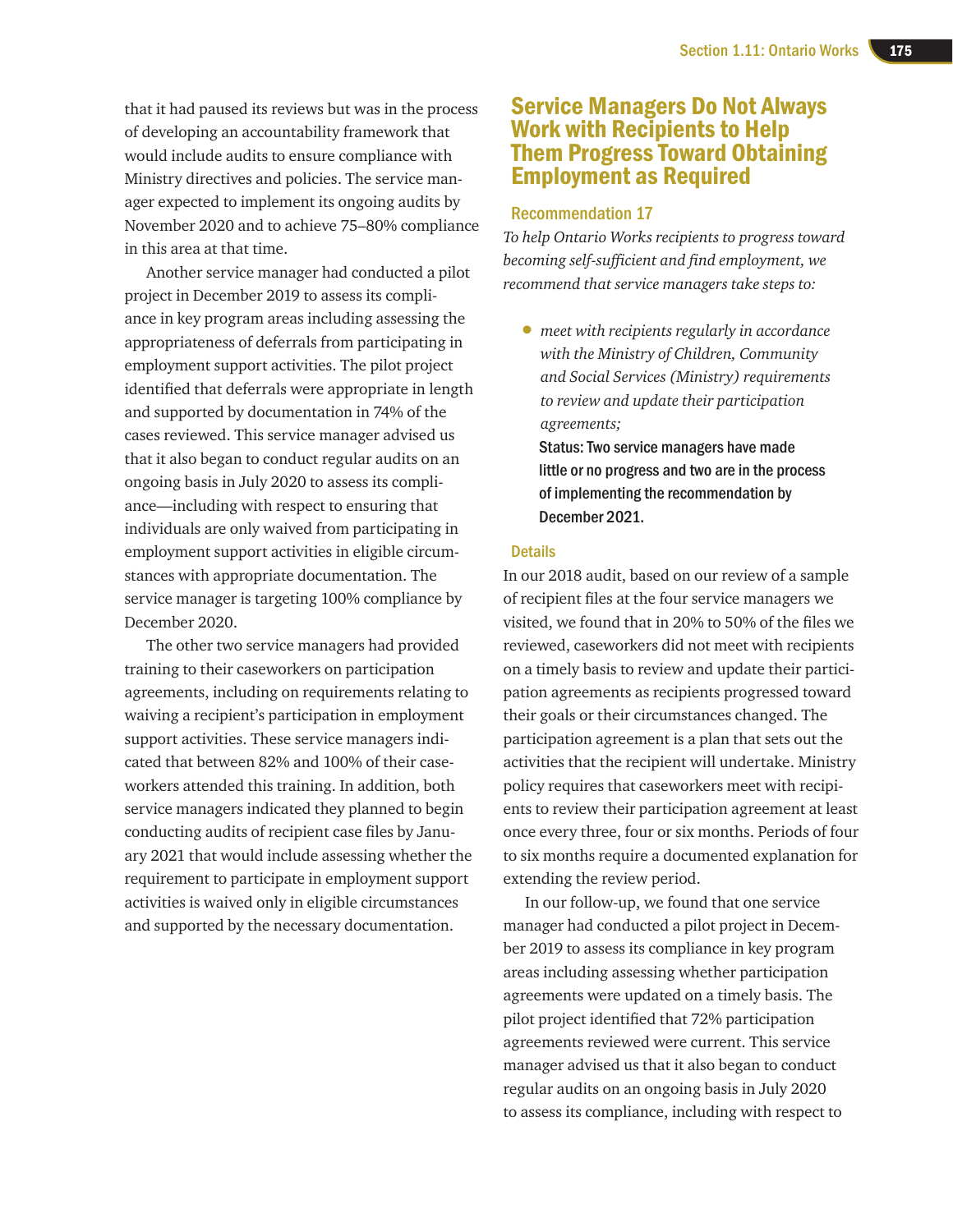ensuring that caseworkers meet with recipients in the Ministry's prescribed timelines and that participation agreements are reviewed and updated. The service manager was targeting 100% compliance by December 2020.

Another service manager identified that it had reduced the percentage of outdated participation agreements from 83% of all cases in January 2018 to 20% in January 2020. This service manager indicated it was targeting 100% compliance by December 2021.

The third service manager identified that although it had made some progressin this area, as of July 2020 over 40% of participation agreements were still outdated. The service manager indicated that it would implement ongoing audits of recipient case files by November 2020 that would include assessing whether participation agreements are reviewed and updated on a timely basis. However, the service manager noted that it had not yet set a target for compliance in this area.

The remaining service manager indicated that it had assigned a supervisor to address outdated participation agreements and was targeting updating all outdated participation agreements by the end of 2020. However, the service manager could not identify the progress it had made in this area in reducing the proportion of outdated participation agreements since the time of our 2018 audit.

• *assign appropriate employment support activities to all participants.*

Status: Three service managers are in the process of implementing this recommendation by December 2021. The recommendation is no longer applicable for one service manager.

#### **Details**

In our 2018 audit, we analyzed data from the Ministry's Social Assistance Management System to identify recipients who were required to participate in employment support activities but did not have such activities assigned to them. As of March 2018, we found that between 5% and 19% of recipients at the four service managers we visited did not have employment support activities assigned to them as required. As a result, there was also no evidence that these individuals were working toward obtaining employment as required.

In our follow-up, we found that one service manager had conducted a pilot project in December 2019 to assess its compliance in key program areas, including assessing whether recipients were referred to reasonable activities. The pilot project identified that 75% of referrals were reasonable. This service manager advised us that it also began to conduct regular audits on an ongoing basis in July 2020 to assess its compliance—including with respect to ensuring that recipients are assigned appropriate employment support activities. The service manager was targeting 100% compliance by December 2020, depending on the impact economic conditions may have on its ability to make appropriate referrals to employment support activities.

Another service manager indicated that it had increased the proportion of recipients assigned employment support activities from 92% in January 2018 to 95% in January 2020 and indicated that it was targeting assigning 100% of recipients' employment support activities by December 2021. The third service manager indicated that as of February 2020, it had assigned 94% of recipients' employment support activities. This service manager indicated that it expected to improve in this area with a planned implementation of a standalone case management system by the end of 2020 that is intended to improve its ability to match recipients with employment support activities.

 Starting in January 2021, the remaining service manager will no longer be responsible for assigning employment support activities to recipients. Instead, this service manager will be responsible for referring those who are ready to participate in employment support activities to the Employment Ontario service system manager in its catchment area who will be responsible for delivering employment services.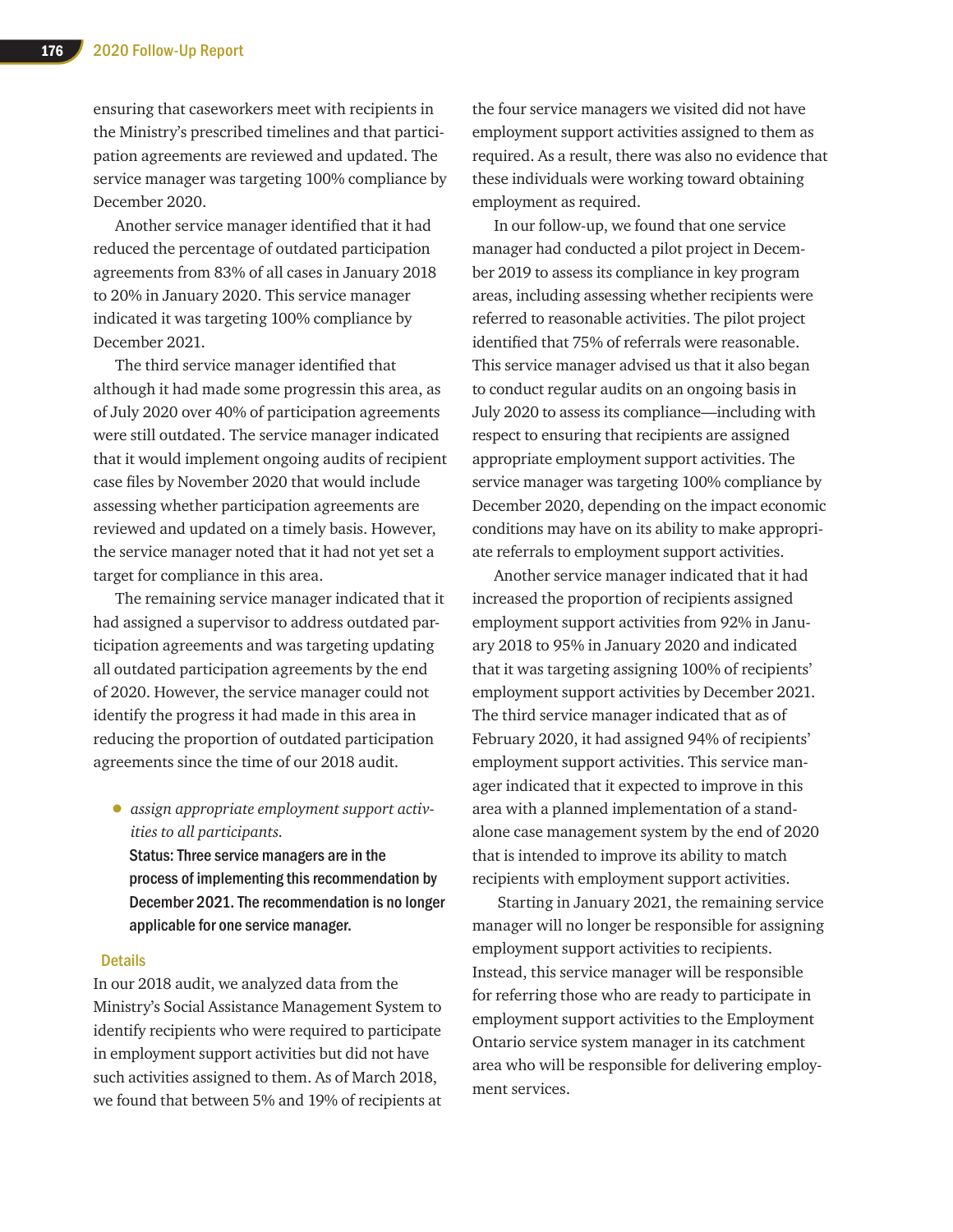# Employment Supports and Recipient Employment Results Differ Between Service Managers

#### Recommendation 18

*To increase the proportion of Ontario Works recipients who obtain employment, we recommend that service managers:*

• *take steps to identify opportunities to increase the proportion of recipients referred to employment supports that have successfully assisted recipients to obtain employment;*  Status: One service manager has fully implemented the recommendation, two service managers have made little or no progress, and the recommendation is no longer applicable for the remaining service manager.

#### **Details**

In our 2018 audit, we found that the four service managers we visited offered between three and 50 employment support programs (employment placement and job-specific skills training). We also found that the percentage of Ontario Works recipients participating in these programs at all four service managers ranged from just 2% to 5%. Across all four service managers we visited, the number of those finishing such programs who found employment ranged from approximately 50% to more than 75%. This was significantly higher than the provincial average for recipients leaving Ontario Works for employment, which in 2017/18 was just 10%.

In our follow-up, we found that one service manager had increased the number of referrals to programs that led to successful employment outcomes between 2017 and 2019 by 15%. Another service manager informed us anecdotally that it had increased referrals to programs with successful employment outcomes, but it had not yet obtained the information to be able to quantify the additional referrals it had made to such programs subsequent to our 2018 audit.

The third service manager had not yet identified the employment supports that have been

most successful in assisting its recipients to obtain employment in order to pursue opportunities to increase referrals to those programs. However, this service manager noted that it planned to implement a stand-alone case management tool by the end of 2020 that is intended to better match recipients with employment support activities and employment opportunities.

Starting in January 2021, the remaining service manager will no longer be responsible for referring recipients to employment support activities. Instead, this service manager will be responsible for referring those who are ready to participate in employment support activities to the Employment Ontario service system manager in its catchment area who will be responsible for delivering employment services.

• *investigate the possibility and assess the merits of becoming a delivery agent for Employment Ontario.*

Status: One service manager has made little or no progress, one service manager is in the process of implementing the recommendation, one service manager has fully implemented the recommendation, and the recommendation is no longer applicable to the remaining service manager.

#### **Details**

In our 2018 audit, we found that one of the four service managers we visited was an Employment Ontario delivery agent. This service manager noted several benefits to being a delivery agent, including increased communication between the staff of the two programs, shared cost in training for staff, and a larger network of employer relationships. While this service manager's local area had a similar unemployment rate to the other three service managers we visited, it had the highest percentage of recipients exiting to employment in 2017/18, at 15%.

We also noted in our 2018 audit that the 2012 report from the Commission for the Review of Social Assistance in Ontario,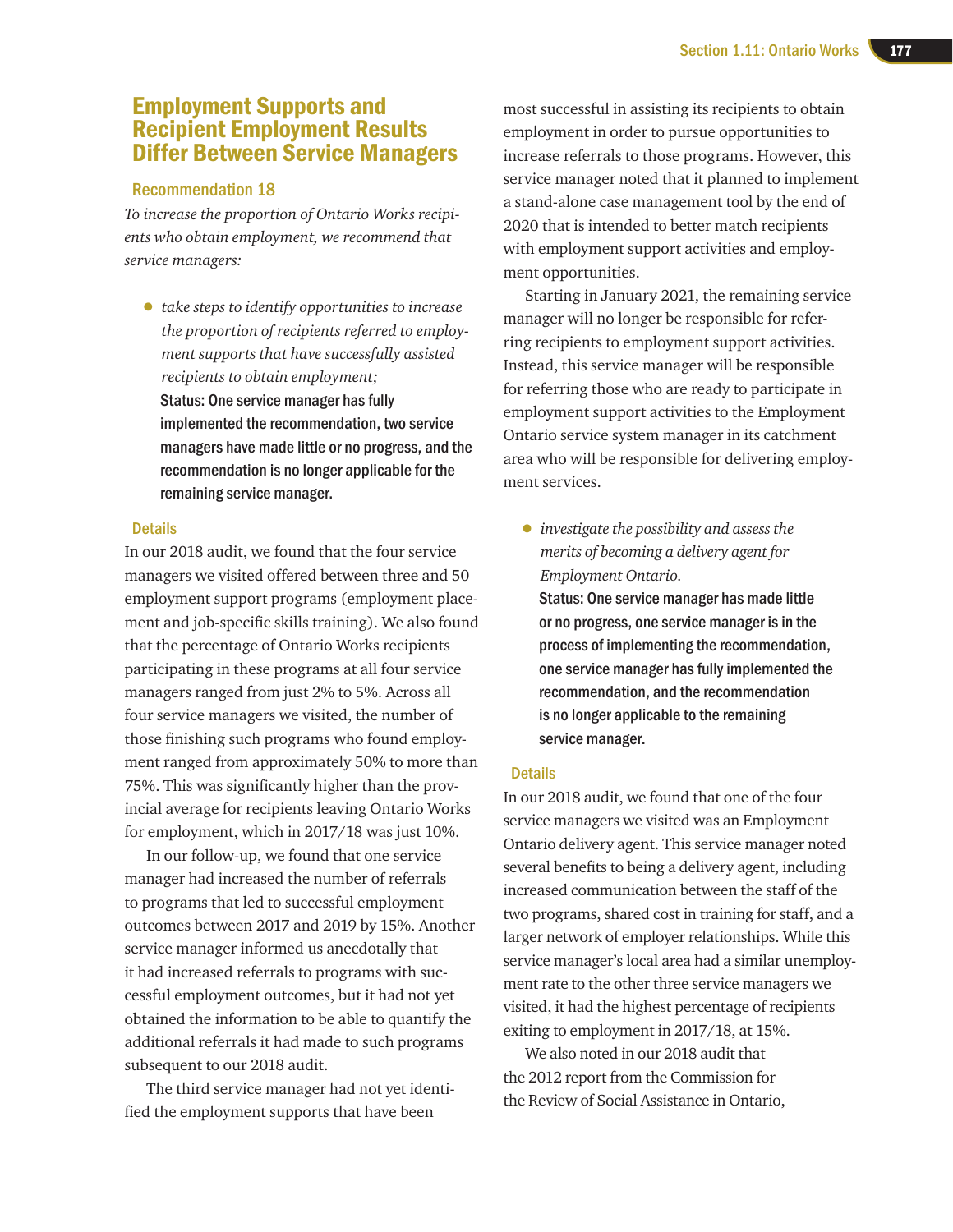*Brighter Prospects: Transforming Social Assistance in Ontario*, recommended that the province expand the number of municipalities designated as Employment Ontario deliverers, where there is interest and capacity.

In our follow-up, we found that one of the service managers had applied to become an Employment Ontario service system manager for its catchment area but was not successful. Another service manager requested to become an Employment Ontario delivery agent but was informed by the Ministry of Labour, Training and Skills Development (MLTSD) that applications were not being accepted at this time. MLTSD indicated that service system managers selected in catchment areas across the province would be responsible for establishing networks with other service providers in their areas. This service manager advised us that once the service system manager was selected in its catchment area, it would apply again to become an Employment Ontario delivery agent.

The third service manager indicated it has not yet determined whether it would seek to become an Employment Ontario delivery agent or a service system manager. As at the time of our 2018 audit, the remaining service manager continued to be an Employment Ontario delivery agent.

#### Recommendation 19

*To help increase the proportion of Ontario Works recipients who obtain employment, we recommend that the Ministry of Children, Community and Social Services (Ministry) work with the Ministry of Training, Colleges and Universities to:*

• *share information between Employment Ontario and Ontario Works that would help service managers to monitor the progress of Ontario Works recipients they refer to Employment Ontario services in obtaining employment;*  Status: Little or no progress.

#### **Details**

We found in our 2018 audit that, in addition to offering employment support programs funded through Ontario Works, the service managers we visited told us that they referred Ontario Works recipients to Employment Ontario. Employment Ontario delivery agents, funded by the Ministry of Training, Colleges and Universities (now the Ministry of Labour, Training and Skills Development), provide employment and training services and related information for job seekers. However, we found that while three service managers could tell us the percentage of recipients they referred to Employment Ontario, only one was able to provide information on the success of the recipients they referred. Service managers told us that once a client is referred to Employment Ontario, the Employment Ontario delivery agent has no requirement to report to Ontario Works service managers on the client's outcome.

The Ministry advised us that it was developing an interface between SAMS and MLTSD's case management system that is intended to share client-level information between the two systems so that service managers can monitor and track client activities and their outcomes. The Ministry expects this interface to be operational by January 2021. However, the Ministry advised that only nine of the 47 service managers will be able to use the interface at that time. A timeline for the rest of the service managers has not yet been established.

• *investigate opportunities to integrate the employment services offered by Ontario Works and Employment Ontario.* Status: Fully implemented.

#### **Details**

In our 2018 audit, we noted that the 2012 report by Don Drummond and the Commission on the Reform of Ontario's Public Services recommended streamlining and integrating employment services, such as those offered by Ontario Works, with Employment Ontario.